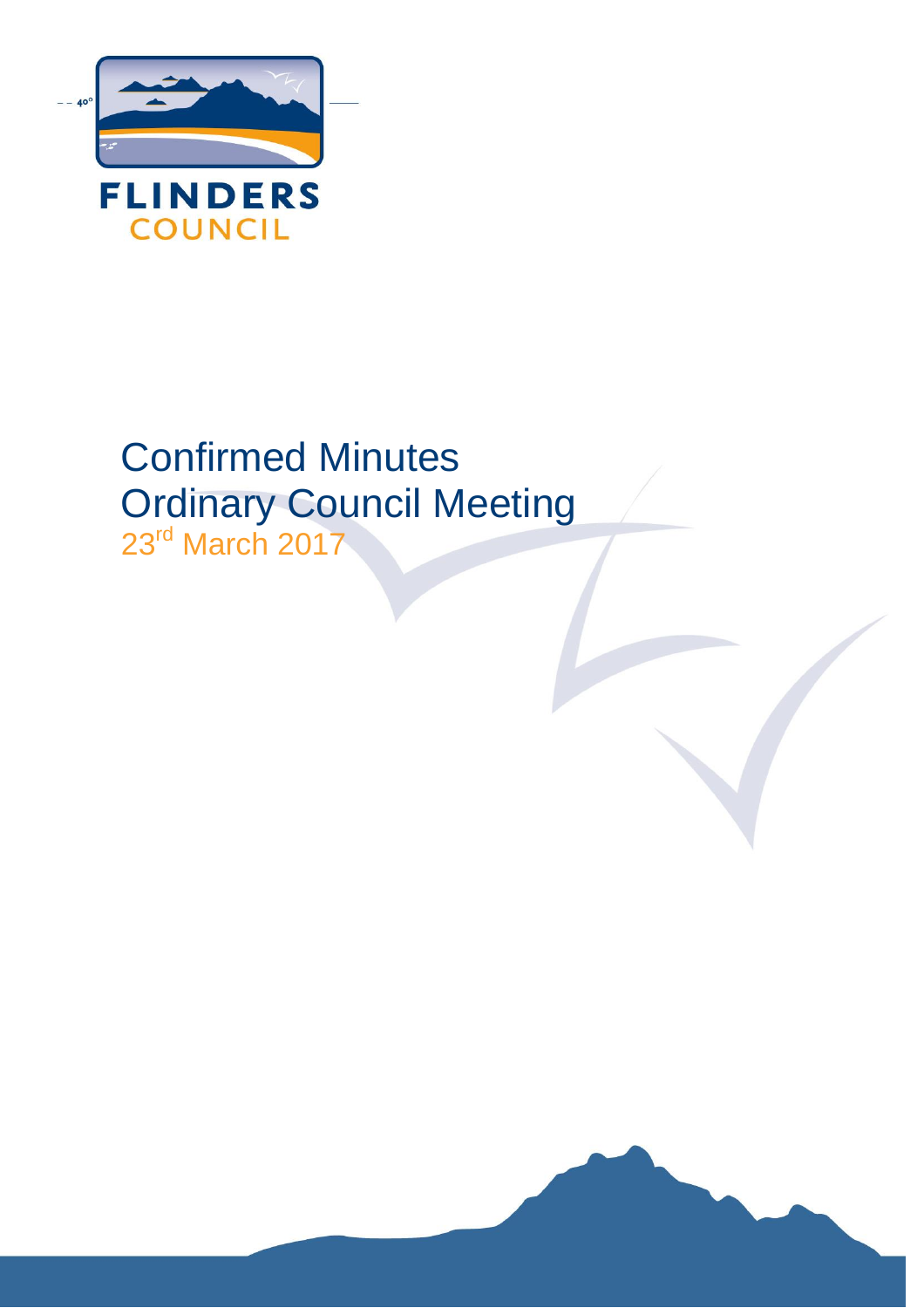### FLINDERS COUNCIL ORDINARY MEETING

### CONFIRMED MINUTES

| DATE:              | Thursday 23 <sup>rd</sup> March 2017                     |
|--------------------|----------------------------------------------------------|
| <b>VENUE:</b>      | <b>Furneaux Arts and Entertainment Centre, Whitemark</b> |
| <b>COMMENCING:</b> | $1.00 \,\mathrm{pm}$                                     |

### PRESENT

Mayor Carol Cox Deputy Mayor Marc Cobham Cr Chris Rhodes Cr Peter Rhodes Cr Ken Stockton Cr Gerald Willis

### APOLOGIES

Cr David Williams

### STAFF IN ATTENDANCE

| <b>Bill Boehm</b>      | - General Manager                  | $1.33 - 3.16$ pm |
|------------------------|------------------------------------|------------------|
| <b>Brian Barnewall</b> | - Works and Services Manager       | $1.33 - 2.52$ pm |
| Sophie Pitchford       | - Corporate Services Manager       | $1.00 - 3.35$ pm |
| Jacci Viney            | - Development Services Coordinator | $1.00 - 2.52$ pm |
| Vicki Warden           | - Executive Officer (Minute Taker) | $1.00 - 3.35$ pm |

### CONFIRMATION OF MINUTES

36.03.2017 Moved: Cr P Rhodes Seconded: Cr K Stockton That the Minutes from the Ordinary Council Meeting and the Closed Council Meeting held on the 16<sup>th</sup> February 2017 be confirmed.

### CARRIED UNANIMOUSLY (6-0)

For: Mayor Carol Cox, Deputy Mayor Marc Cobham, Cr Chris Rhodes, Cr Peter Rhodes, Cr Ken Stockton and Cr Gerald Willis.

### PUBLIC QUESTION TIME

#### Question 1: Deputy Mayor Marc Cobham on behalf of Anne Matthews

Can Council address the issue of the degraded track access to White Beach i.e. section that Council acquired from Shirley Holloway's land. The track needs additional gravel works. Vehicles are getting stuck.

#### Mayor's Response

The question was taken on notice.

### Question 2: Deputy Mayor Marc Cobham on behalf of Bill LaGrue

Can Council please address the issue of the degraded nature of some of the internal access tracks within the boundaries of the Whitemark Tip?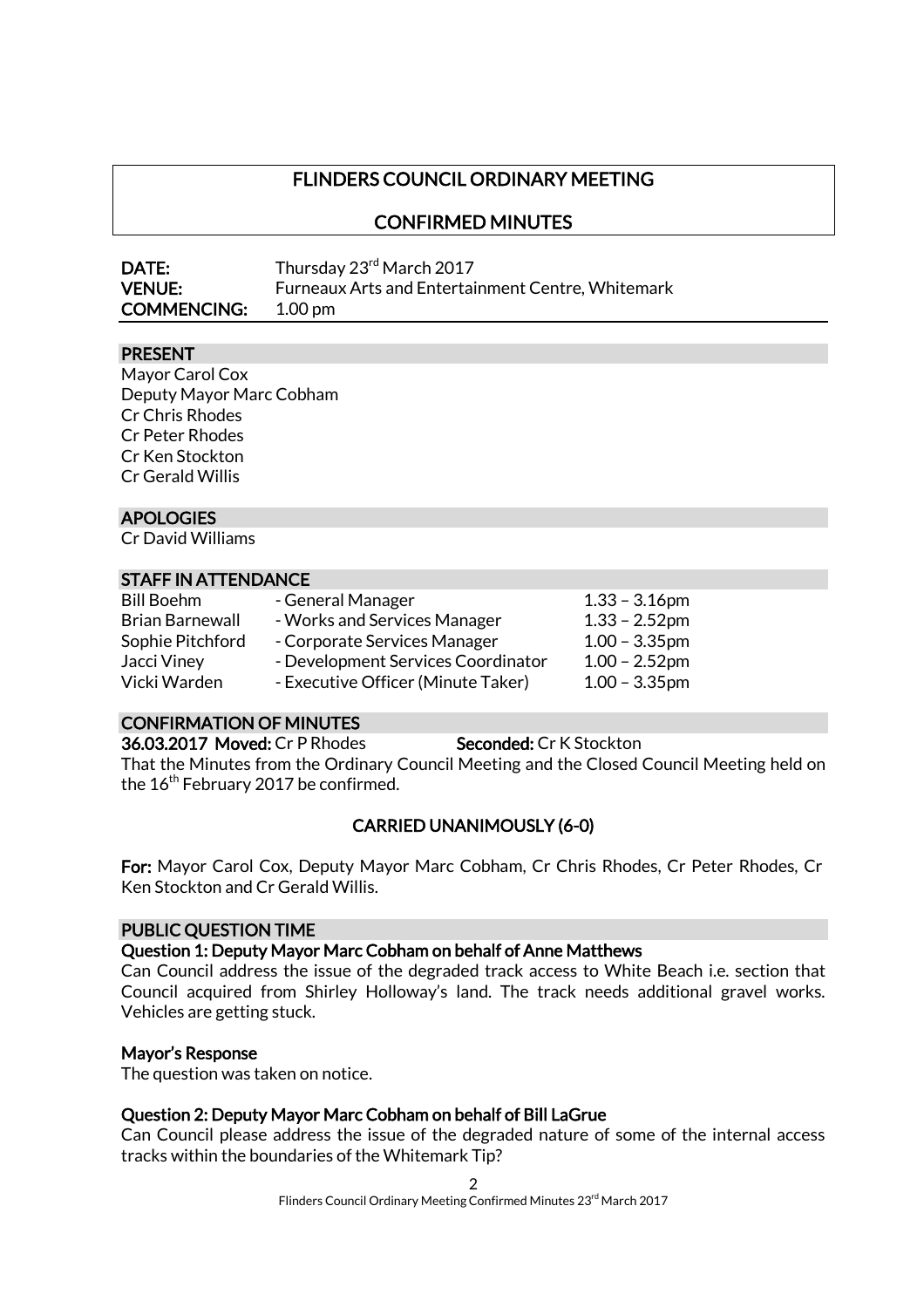### Mayor's Response

The question was taken on notice.

### Question 3: Cr Chris Rhodes on behalf of Chris Fenner

Has there been a final report done by Burbury Engineering on the Safe Harbour project at Lady Barron? If there has been when will it be released?

### Mayor's Response

The report has not yet been received.

### Question 4: Cr Chris Rhodes on behalf of Dennis Cooper

What is the status of negations with Flinders Island Air Charters in regards to leasing land at Whitemark Airport to build a hangar?

### Mayor's Response

Council is unable to publically comment on negotiations between Council and a third party.

### RESPONSE TO PUBLIC QUESTIONS 16<sup>th</sup> February 2017 Council Meeting

### Question 1: David Grutzner

Would I be correct in assuming that there is little that Council can do in regard to the new 'TRAINING LEVY" which has recently been introduced by the State Government as yet another additional cost associated with all future development applications on Flinders Island?

### Mayor's Response:

The "training levy" is a levy that has been charged since the early 2000's. Previously all building works over \$12,000 were charged two levies, one being the Building Permit Levy and the other the Training Levy. They appear on our schedule of fees and charges as Tas Building and Construction Industry Training Board, charged at 0.2% of the value of works, and Building Permit levy, charged at 0.1% of the value of works. The only change to these two levies is that they are both now only charged on works over \$20,000 – this has been reflected in the schedule of fees and charges as per the December amendments.

### Question 3: Deputy Mayor Marc Cobham on behalf of Margaret Goss

When will the road signage be installed that relates to cyclists overtaking distances of 1.5meters? Council approved this initiative some time ago.

### Mayor's Response:

The signs have not been forgotten. They are on order and expected to arrive on the Island in the near future. Their erection will then be fitted into the schedule of the Works and Services staff, taking into account the gravel road and long runway stabilisation work that is being undertaken during late February and March. Your concern is appreciated for the safety of cyclists on our roads, a growing occupation, and that the motoring public needs to adjust accordingly.

37.03.2017 Moved: Cr G Willis Seconded: Deputy Mayor M Cobham

That the public questions from the  $16<sup>th</sup>$  February 2017 Council Meeting and their answers be noted.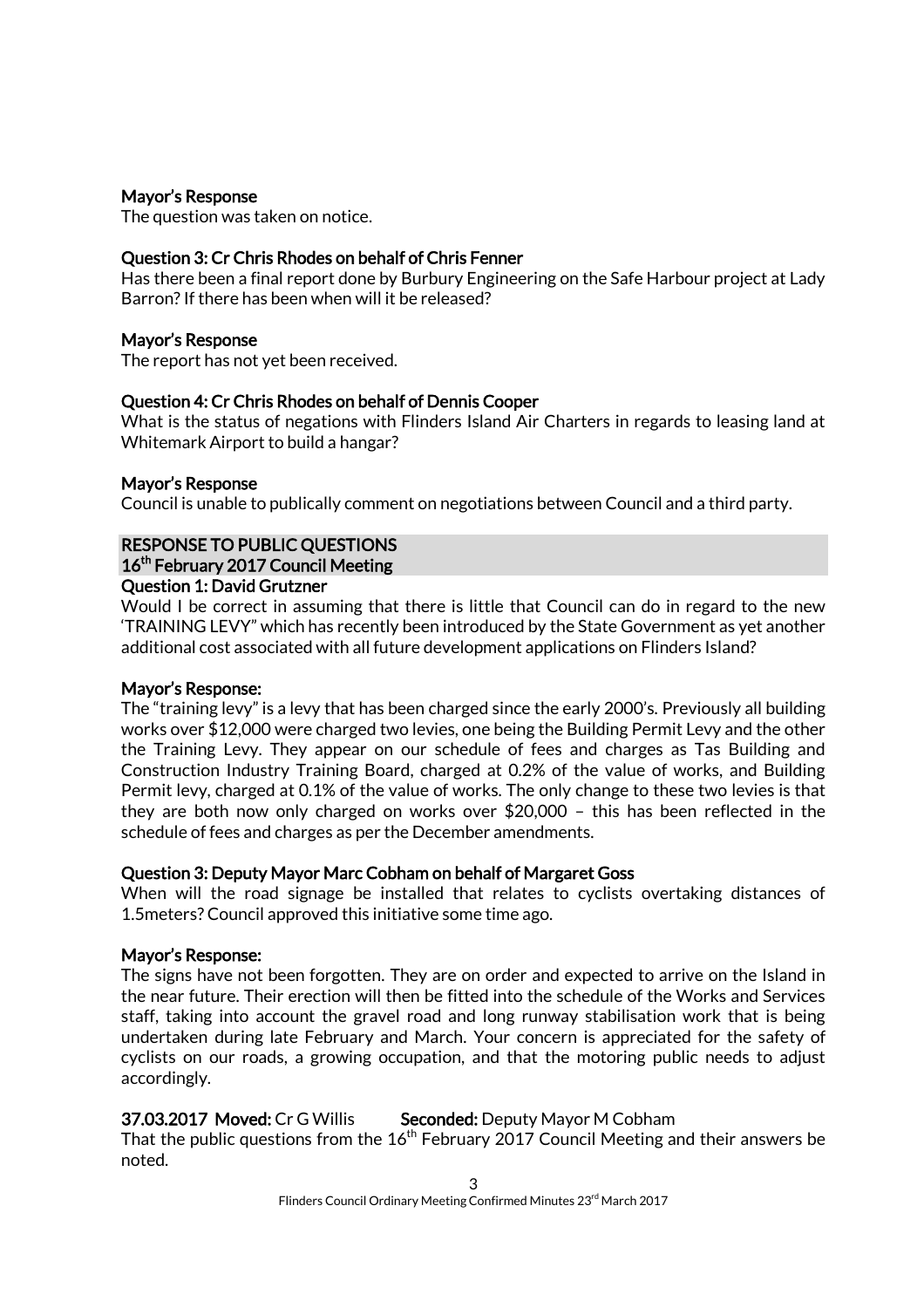### CARRIED UNANIMOUSLY (6-0)

For: Mayor Carol Cox, Deputy Mayor Marc Cobham, Cr Chris Rhodes, Cr Peter Rhodes, Cr Ken Stockton and Cr Gerald Willis.

### COUNCILLOR'S QUESTIONS ON NOTICE

Nil

### COUNCILLOR'S QUESTIONS WITHOUT NOTICE

### Question 1: Deputy Mayor Marc Cobham

Although discussed at a workshop, the Whitemark Structure Plan needs to come to a formal Council Meeting for a decision. When will this happen?

### Mayor's Response

The question was taken on notice.

### Question 3: Deputy Mayor Marc Cobham

Regarding the recent state grant approval for infrastructure projects, the funds allocated to the Whitemark Entrance/Wetland's project did not include a component for a Whitemark Storm Water/Flood Study. At the last workshop the General Manager flagged that a considerable component of the grant would be used for this purpose. When will Councillors get the opportunity to formally vote on this change and if approved, would it need the approval of the State Government?

### Mayor's Response

The question was taken on notice.

### RESPONSE TO COUNCILLOR'S QUESTIONS WITHOUT NOTICE 16<sup>th</sup> February 2017 Council Meeting

### Question 2: Deputy Mayor M Cobham

Some residents are concerned at the arrangements TasWater has in place for the storage of water supplies at Lady Barron i.e. the use of a number of poly tanks. Their concern relates to the suitability of these in a high risk bushfire zone. Is Council satisfied that the location and placement of the tanks is appropriate?

### Mayor's Response:

As Council understands it, the arrangement for clear water storage in tanks on Vinegar Hill, has to date involved the installation of a new tank and some temporary storage in poly tanks. The local concern about the site being in a high fire risk area has been raised within TasWater.

### Question 5: Cr Chris Rhodes

Is the Lughrata gravel pit in use?

### Mayor's Response:

I can now advise that the General Manager has informed me that "the pit is operational. Council informed Mineral Resources Tasmania that it would commence operating from Lughrata Pit as of 1/2/2017."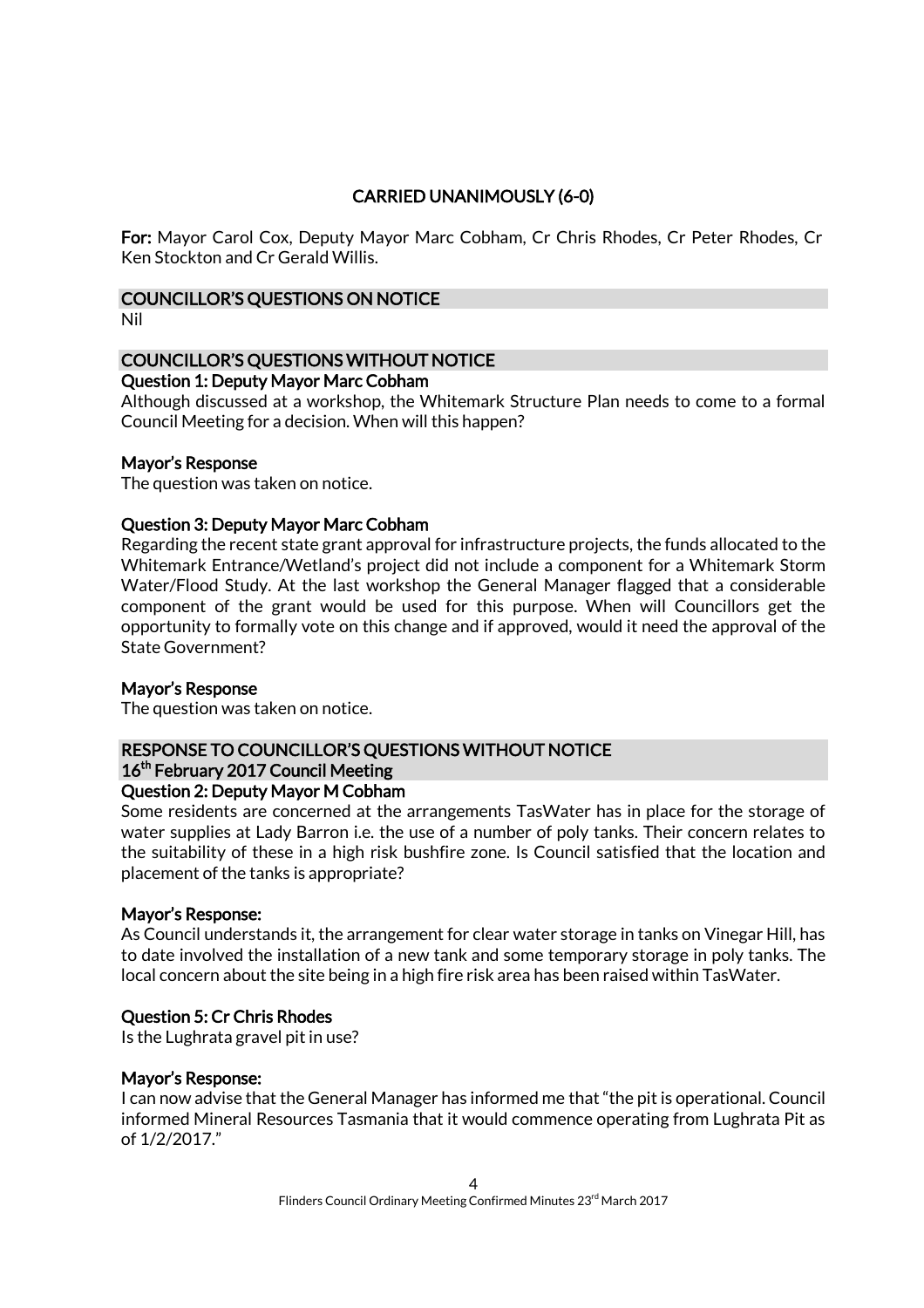### **38.03.2017 Moved: Cr G Willis Seconded: Cr P Rhodes**

That the Councillor's questions without notice from the  $16^{\rm th}$  February 2017 Council Meeting and their answers be noted.

### CARRIED UNANIMOUSLY (6-0)

For: Mayor Carol Cox, Deputy Mayor Marc Cobham, Cr Chris Rhodes, Cr Peter Rhodes, Cr Ken Stockton and Cr Gerald Willis.

### LATE AGENDA ITEMS

The following has been received as a late agenda item for Closed Council:

Item E1 – Land Purchase

Pursuant to S65(1) of the *Local Government Act 1993*, the General Manager confirms that he has had sufficient time to consider the item and provide expert advice in relation to the item; that it was not possible to include the item on the agenda as the information was not available at that time and that the matter is urgent as guidance is required to guide council staff in completing council's decision.

Under S8(6) of the Local Government (Meeting Procedures) Regulations 2015, this item may be considered at this meeting by absolute majority vote.

### DECISION:

39.03.2017 Moved: Cr G Willis Seconded: Cr K Stockton

Under S8(6) of the Local Government (Meeting Procedures) Regulations 2015, the item be considered at this meeting as Closed Council Item E1.

### CARRIED UNANIMOUSLY (6-0)

For: Mayor Carol Cox, Deputy Mayor Marc Cobham, Cr Chris Rhodes, Cr Peter Rhodes, Cr Ken Stockton and Cr Gerald Willis.

The following has been received as a late agenda item for Closed Council:

• Item E2 - General Manager's Probation Period Review

Pursuant to S65(1) of the *Local Government Act 1993*, the General Manager confirms that he has had sufficient time to consider the item and provide expert advice in relation to the item; that it was not possible to include the item on the agenda as the information was not available at that time and that the matter is urgent as it holds high risk for Council and requires immediate discussion.

Under S8(6) of the Local Government (Meeting Procedures) Regulations 2015, this item may be considered at this meeting by absolute majority vote.

### DECISION:

40.03.2017 Moved: Deputy Mayor M Cobham Seconded: Cr G Willis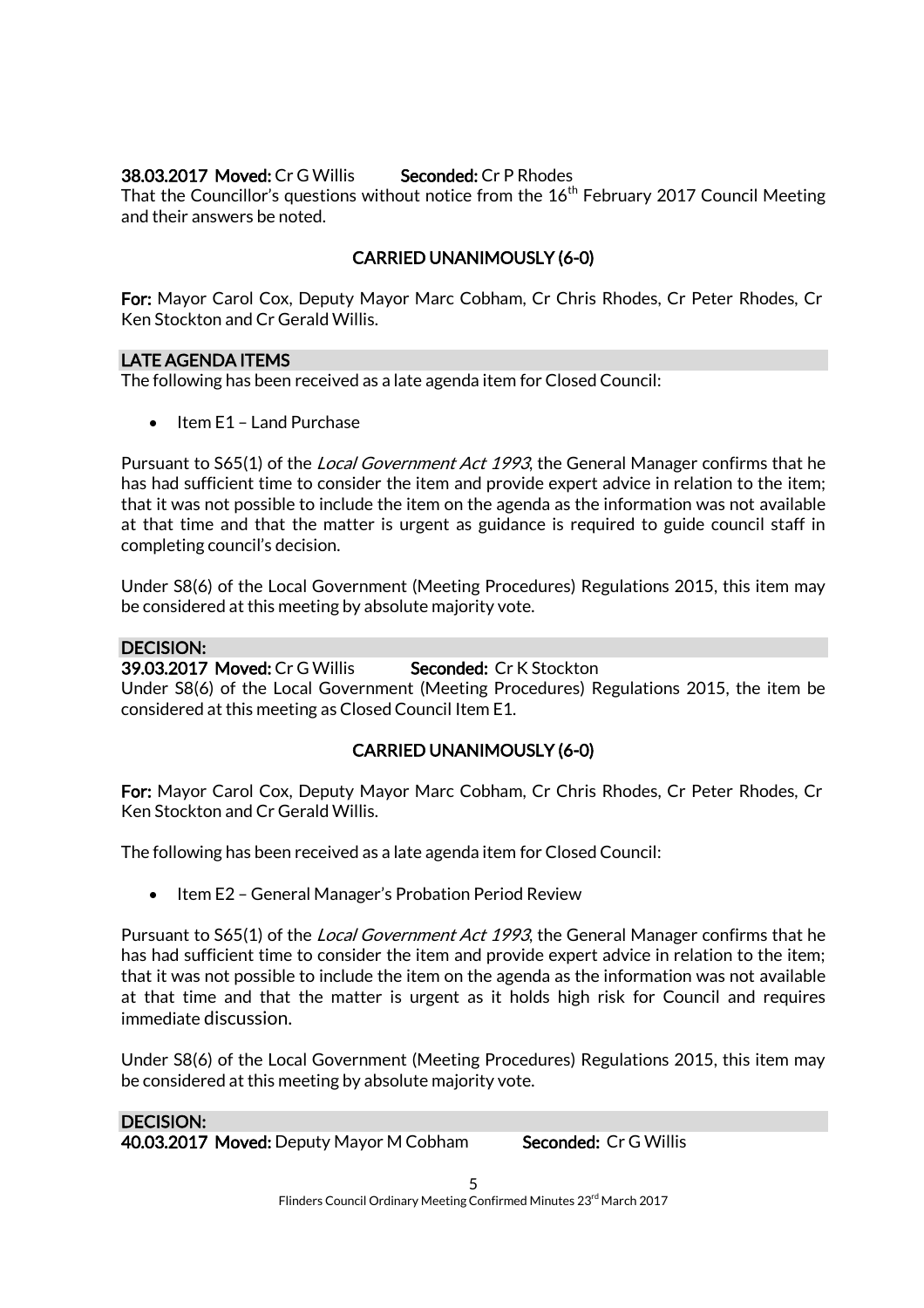Under S8(6) of the Local Government (Meeting Procedures) Regulations 2015, the item be considered at this meeting as Closed Council Item E2.

### CARRIED UNANIMOUSLY (6-0)

For: Mayor Carol Cox, Deputy Mayor Marc Cobham, Cr Chris Rhodes, Cr Peter Rhodes, Cr Ken Stockton and Cr Gerald Willis.

#### DECLARATION OF PECUNIARY INTEREST

Mayor Carol Cox declared pecuniary interest in Closed Council Item E1.

### LEAVE OF ABSENCE

Nil

### **PETITIONS**

Nil

### **POLICIES**

The Information Management Policy was available for public consultation for 28 days. No submissions were received therefore, as per the Flinders Council Policy Manual Policy, the policy can now be considered as adopted.

### DECISION:

41.03.2017 Moved: Deputy Mayor M Cobham Seconded: Cr K Stockton That the Information Management Policy be adopted.

### CARRIED UNANIMOUSLY (6-0)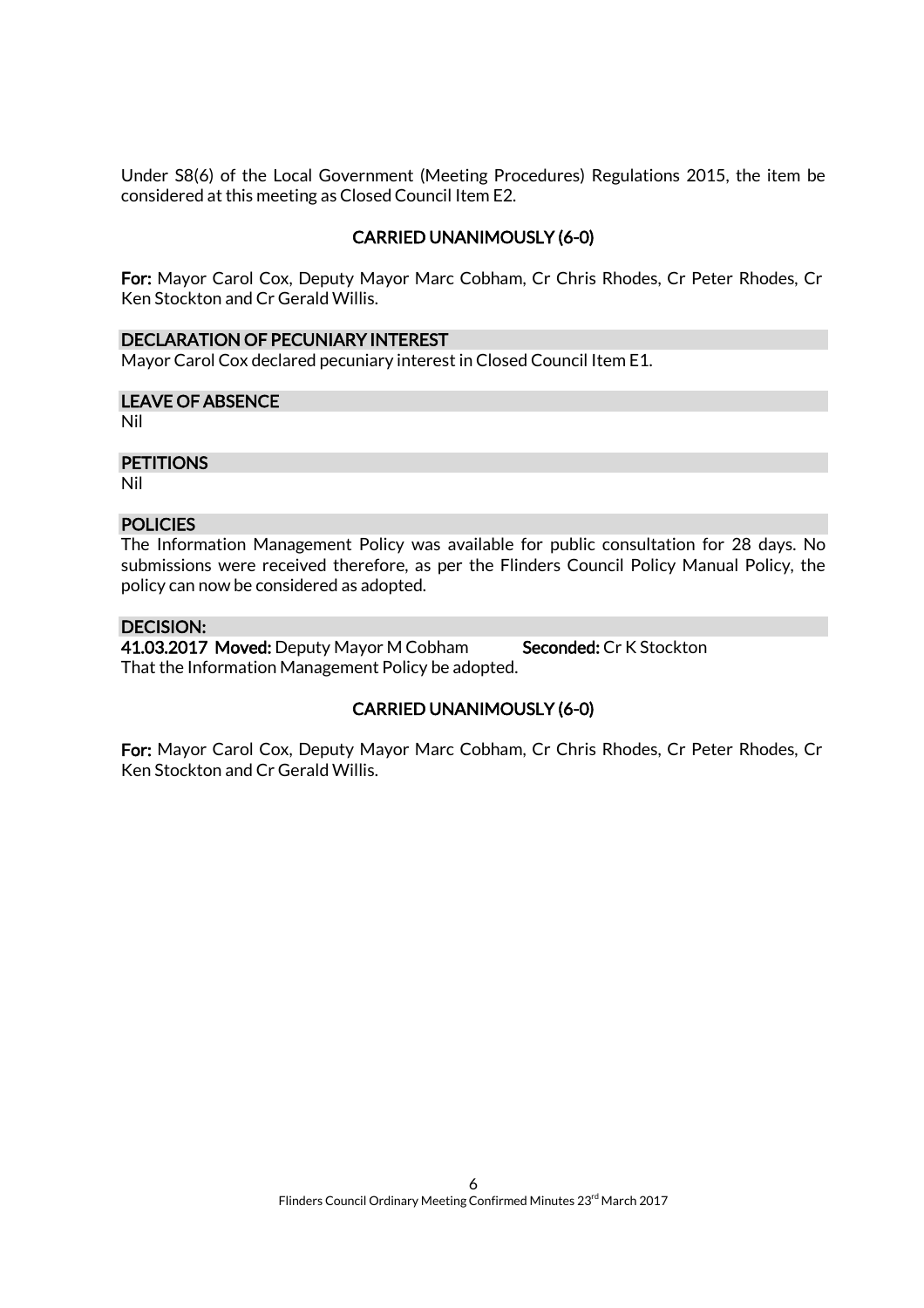### WORKSHOPS & INFORMATION FORUMS File No: COU/0205

### Council Workshop held on 9<sup>th</sup> March 2017

Council held a Workshop on the following subjects:

- Item 1 Professional Development<br>Item 2 Budget Review
- **Budget Review**
- Item 3 Dates for Annual Plan/Budget Workshops
- Item 4 Accelerated LG Capital Program
- Item 5 Related Parties Transactions and Declarations by Councillors and Key Management Personnel
- Item 6 Wharf Shed Project
- Item 7 Audit Panel Recommendations
- Item 8 General Manager's Update
- Item 9 The Gums Development Application
- Item 10 Airport Hangars Project
- Item 11 General Manager's Performance Review Process

### Councillors Present:

Mayor Carol Cox, Deputy Mayor Marc Cobham, Cr Peter Rhodes, Cr Ken Stockton, Cr Gerald Willis and Cr David Williams (Items 1-8).

#### Apologies:

Cr Chris Rhodes

### Staff and Consultants Present:

Bill Boehm (General Manager), Marc Edwards (Page Segar) (Item 1), Sophie Pitchford (Corporate Services Manager) (Items 2 – 5), Jo Youl and Sean McArdle (TasPorts) (Item 6), Vicki Warden (Executive Officer) (Items 7 – 11) and Jacci Viney (Development Services Coordinator) (Item 9).

As workshops and information sessions are for information and discussion purposes only, no decisions are made or foreshadowed at these proceedings.

#### VOTING REQUIREMENTS:

Simple Majority

#### RECOMMENDATION:

That the Council Workshop held on 9<sup>th</sup> March 2017 be noted.

#### DECISION:

42.03.2017 Moved: Cr G Willis Seconded: Deputy Mayor M Cobham That the Council Workshop held on  $9<sup>th</sup>$  March 2017 be noted.

### CARRIED (5-1)

For: Mayor Carol Cox, Deputy Mayor Marc Cobham, Cr Ken Stockton and Cr Gerald Willis.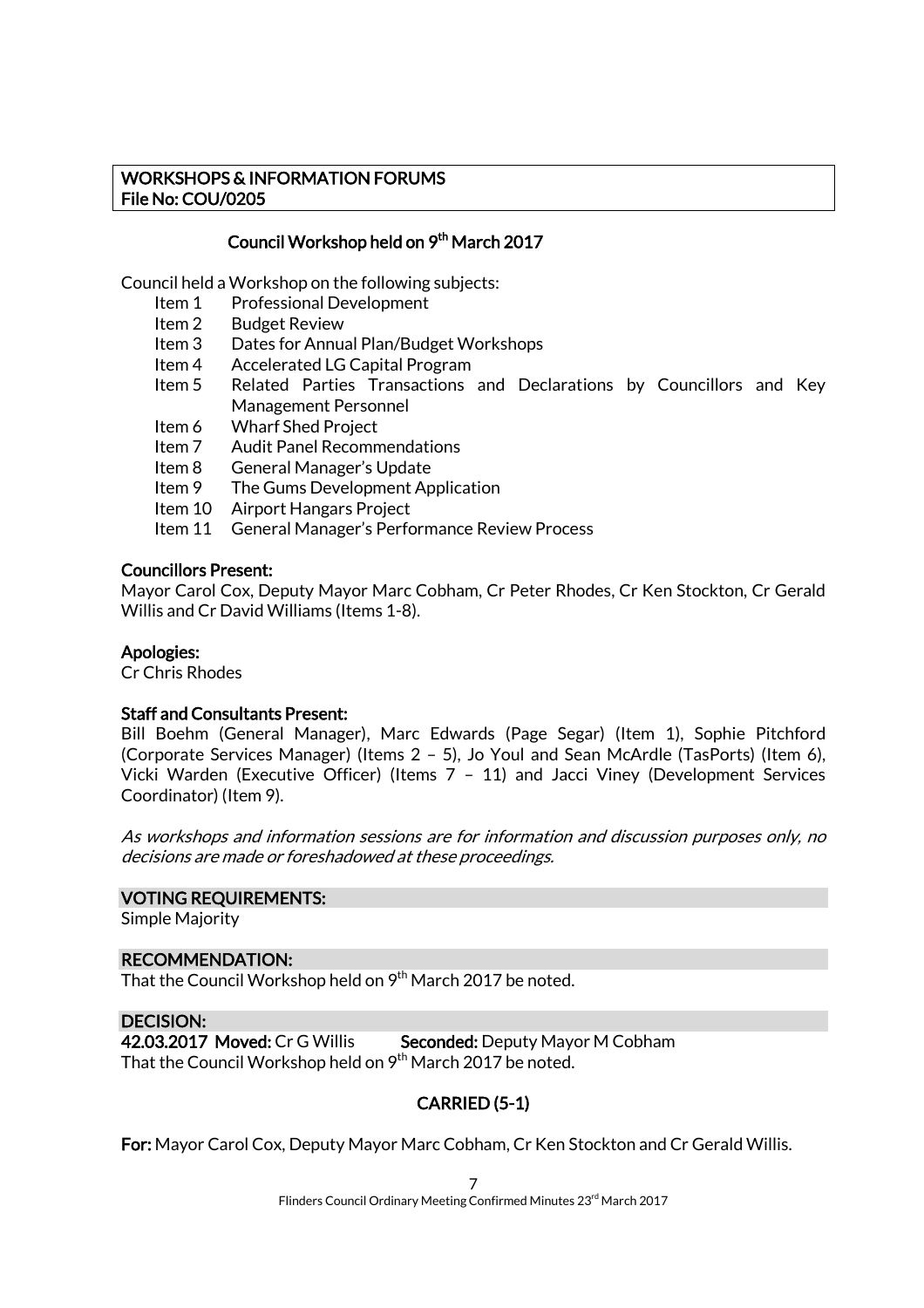Against: Cr Chris Rhodes (abstained)

### PUBLIC MEETINGS

Nil

### PUBLICATIONS/REPORTS TABLED FOR COUNCIL INFORMATION Nil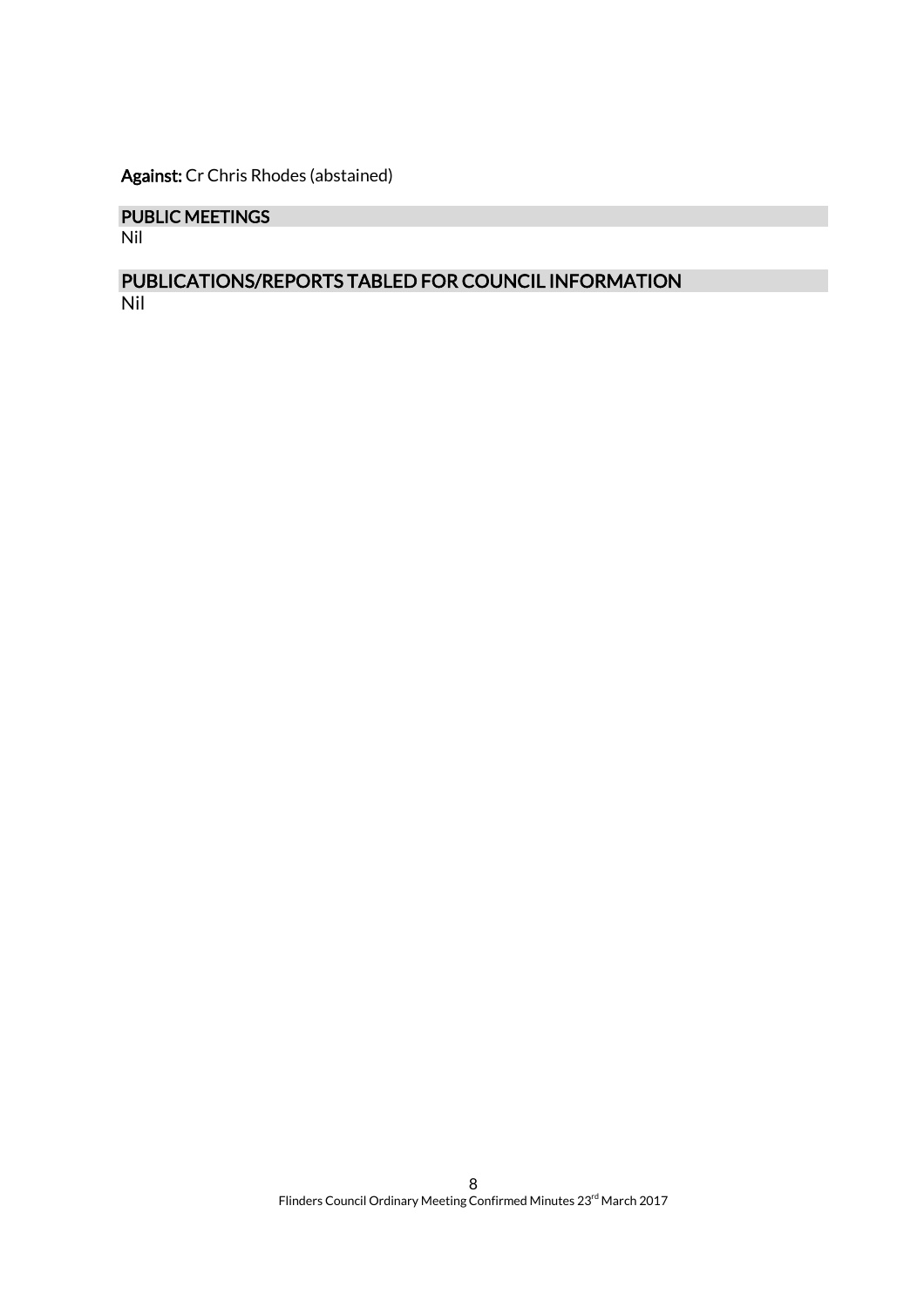### REPORTS TO BE RECEIVED

### Furneaux Group Aviation Special Committee

File No: COM/0104

**<u>Annexure 1:</u> Furneaux Group Aviation Special Committee 21st February 2017 Unconfirmed Minutes** 

### OFFICER'S REPORT (Bill Boehm, General Manager):

The unconfirmed minutes of the Furneaux Group Aviation Special Committee meeting held  $21<sup>st</sup>$  February 2017 have been provided for consideration. The minutes outline what the committee has been working on to date and can now be received by Council.

### OFFICER'S RECOMMENDATION

That the unconfirmed minutes of the Furneaux Group Aviation Special Committee meeting held 21<sup>st</sup> February 2017 be noted.

### DECISION:

43.03.2017 Moved: Cr G Willis Seconded: Cr P Rhodes That the unconfirmed minutes of the Furneaux Group Aviation Special Committee meeting held 21<sup>st</sup> February 2017 be noted.

### CARRIED UNANIMOUSLY (6-0)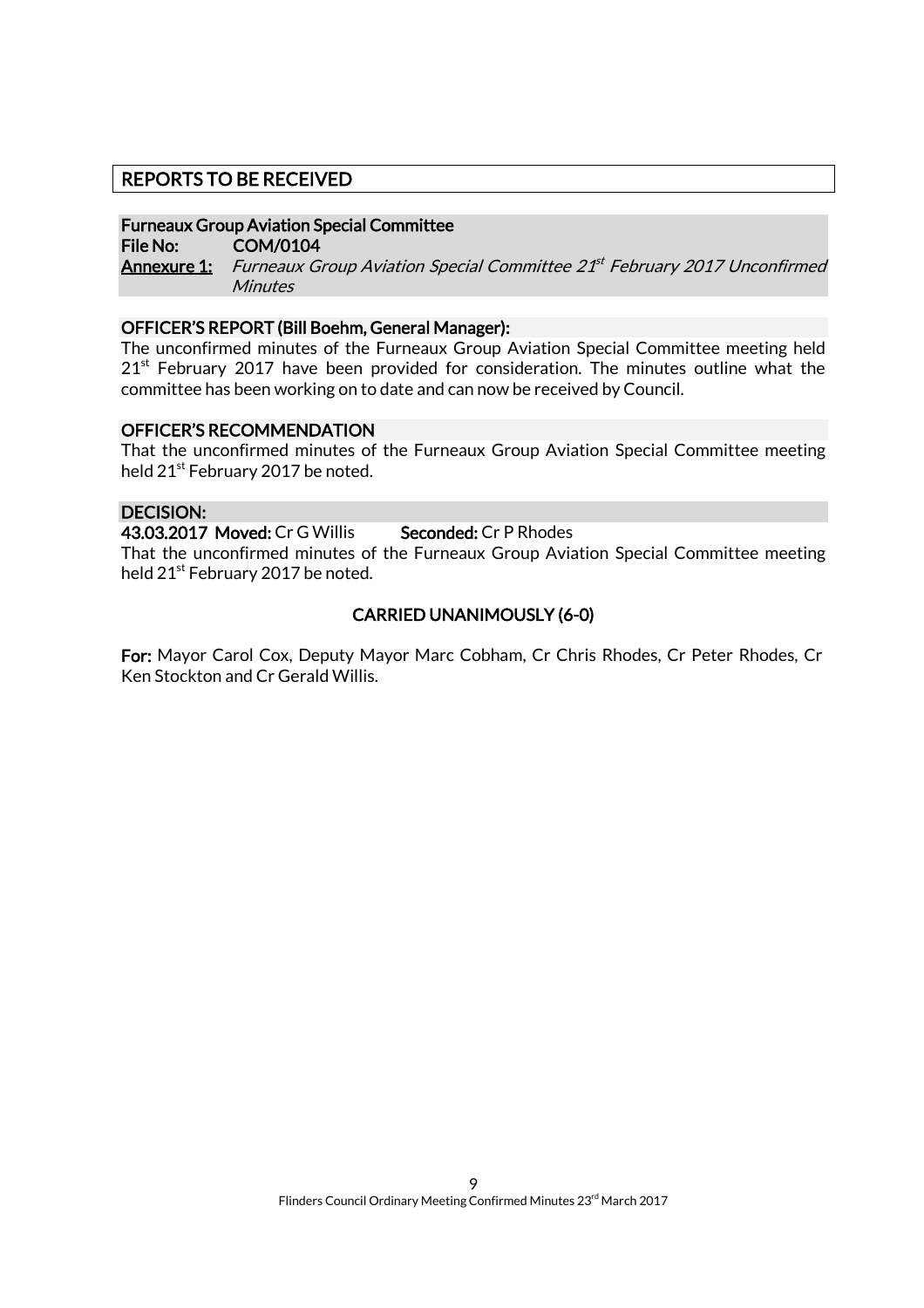### Furneaux Group Shipping Special Committee

File No: COM/0403 **Annexure 2:** Furneaux Group Shipping Special Committee 21<sup>st</sup> February 2017 Unconfirmed **Minutes** 

### OFFICER'S REPORT (Bill Boehm, General Manager):

The unconfirmed minutes of the Furneaux Group Shipping Special Committee meeting held  $21<sup>st</sup>$  February 2017 have been provided for consideration. The minutes outline what the committee has been working on to date and can now be received by Council.

### OFFICER'S RECOMMENDATION

That the unconfirmed minutes of the Furneaux Group Shipping Special Committee meeting held 21<sup>st</sup> February 2017 be noted.

### DECISION:

44.03.2017 Moved: Deputy Mayor M Cobham Seconded: Cr P Rhodes

That the unconfirmed minutes of the Furneaux Group Shipping Special Committee meeting held 21<sup>st</sup> February 2017 be noted.

### CARRIED UNANIMOUSLY (6-0)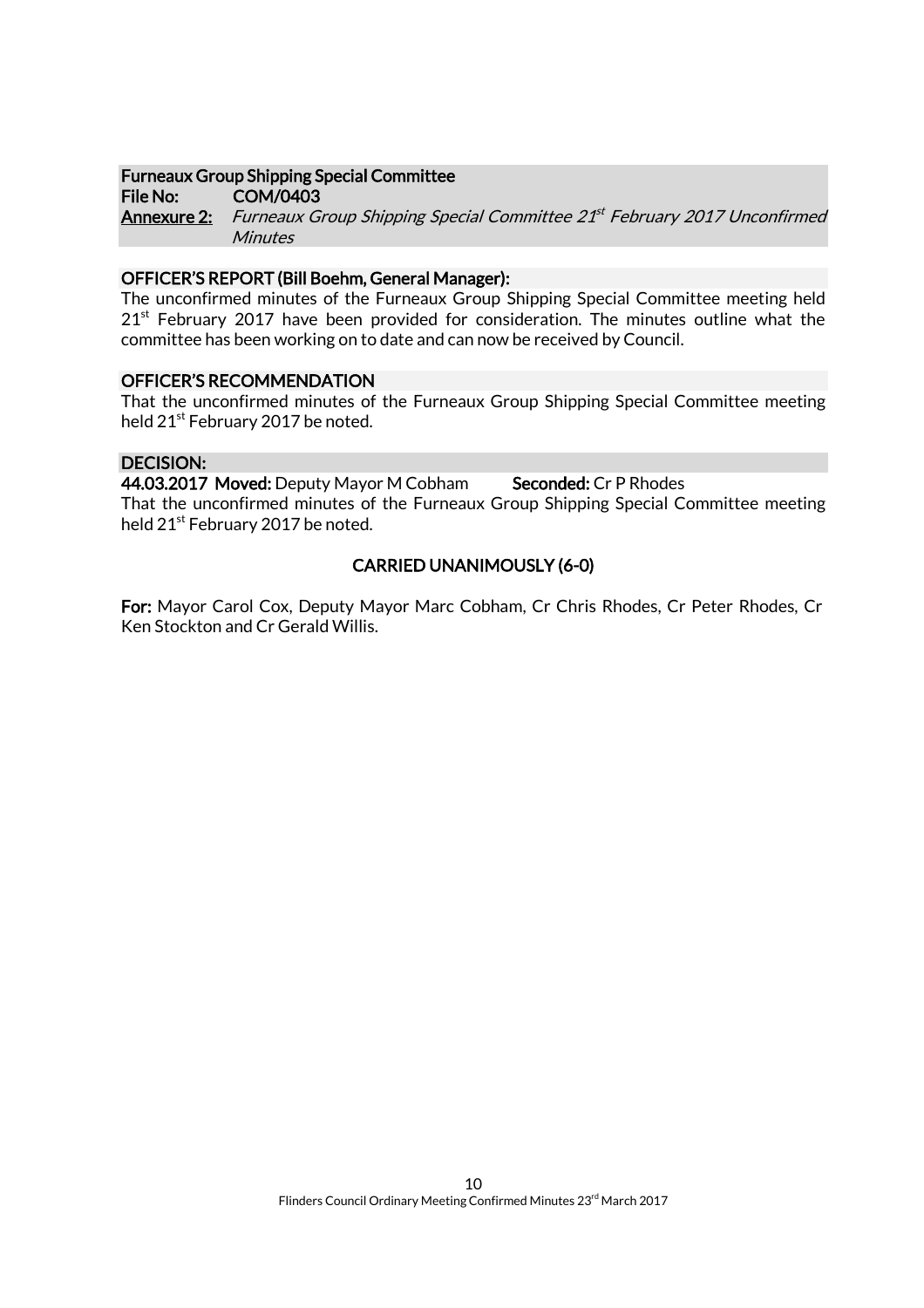### Furneaux (Emita) Hall Special Committee

File No: AME/0502 **Annexure 3:** Furneaux (Emita) Hall and Recreational Ground Special Committee 21<sup>st</sup> February 2017 Unconfirmed Minutes

### OFFICER'S REPORT (Bill Boehm, General Manager):

The unconfirmed minutes of the Furneaux (Emita) Hall and Recreational Ground Special Committee meeting held  $21<sup>st</sup>$  February 2017 have been provided for consideration. The minutes outline what the committee has been working on to date and can now be received by Council.

### OFFICER'S RECOMMENDATION

That the unconfirmed minutes of the Furneaux (Emita) Hall and Recreational Ground Special Committee meeting held  $21^{st}$  February 2017 be noted.

### DECISION:

45.03.2017 Moved: Deputy Mayor M Cobham Seconded: Cr K Stockton That the unconfirmed minutes of the Furneaux (Emita) Hall and Recreational Ground Special Committee meeting held  $21<sup>st</sup>$  February 2017 be noted.

### CARRIED UNANIMOUSLY (6-0)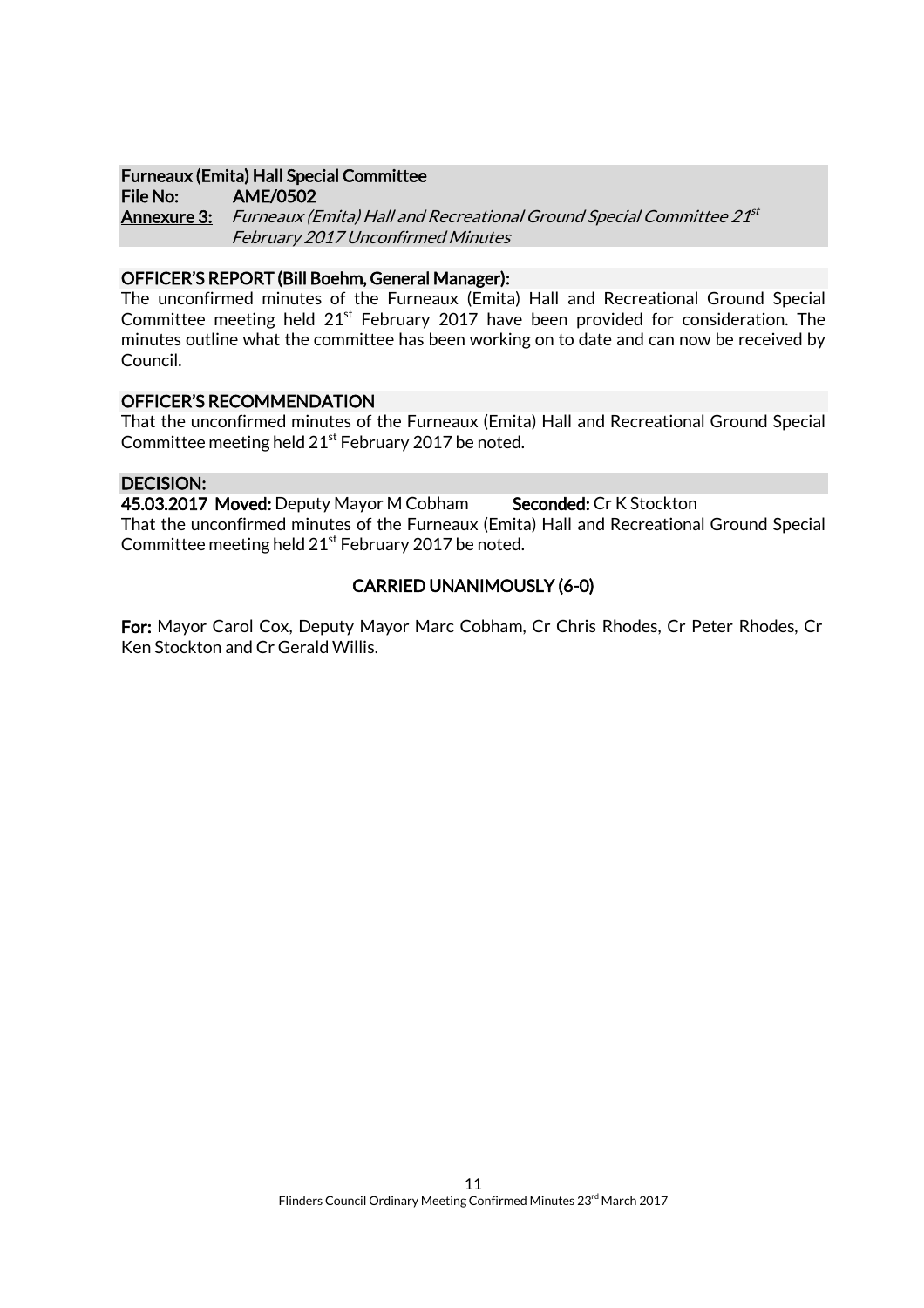### COUNCILLORS' REPORTS

### Deputy Mayor Marc Cobham's Monthly Report File No: COU/0600

### ACTIVITIES:

| <b>DATE</b> | ITEM                                                                                                            |
|-------------|-----------------------------------------------------------------------------------------------------------------|
| 16.02.17    | <b>Council Meeting</b>                                                                                          |
| 16.02.17    | Attended Flinders Island Regional Arts Meeting refuture of the local group                                      |
| 20.02.17    | Community consultation re Badger Corner boat ramp, on site                                                      |
| 20.02.17    | Enquiry from community member re illegal damage done to Stackey's Bight<br>track, allegedly by a local resident |
| 21.02.17    | <b>Furneaux Group Shipping Special Committee Meeting</b>                                                        |
| 24.02.17    | Travel to Hobart for Elected Member Professional Development                                                    |
| 25.02.17    | <b>Elected Member training</b>                                                                                  |
| 26.02.17    | <b>Elected Member training</b>                                                                                  |
| 27.02.17    | <b>Return from Hobart</b>                                                                                       |
| 27.02.17    | Enquiry from resident re re-surfacing of Port Davies Rd, Emita                                                  |
| 02.03.17    | Meeting re future of Flinders Island Regional Arts group sub-committee                                          |
| 03.03.17    | Attended Strait Works gallery exhibition opening                                                                |
| 03.03.17    | Phone enquiry from resident re considerable damage to Stackey's Bight<br>walking track                          |
| 09.03.17    | Council Workshop                                                                                                |

### RECOMMENDATION:

That the Deputy Mayor's report be received.

### DECISION:

46.03.2017 Moved: Cr P Rhodes Seconded: Cr K Stockton That the Deputy Mayor's report be received.

### CARRIED (5-1)

For: Mayor Carol Cox, Deputy Mayor Marc Cobham, Cr Chris Rhodes, Cr Peter Rhodes and Cr Ken Stockton.

Against: Cr Gerald Willis (abstained)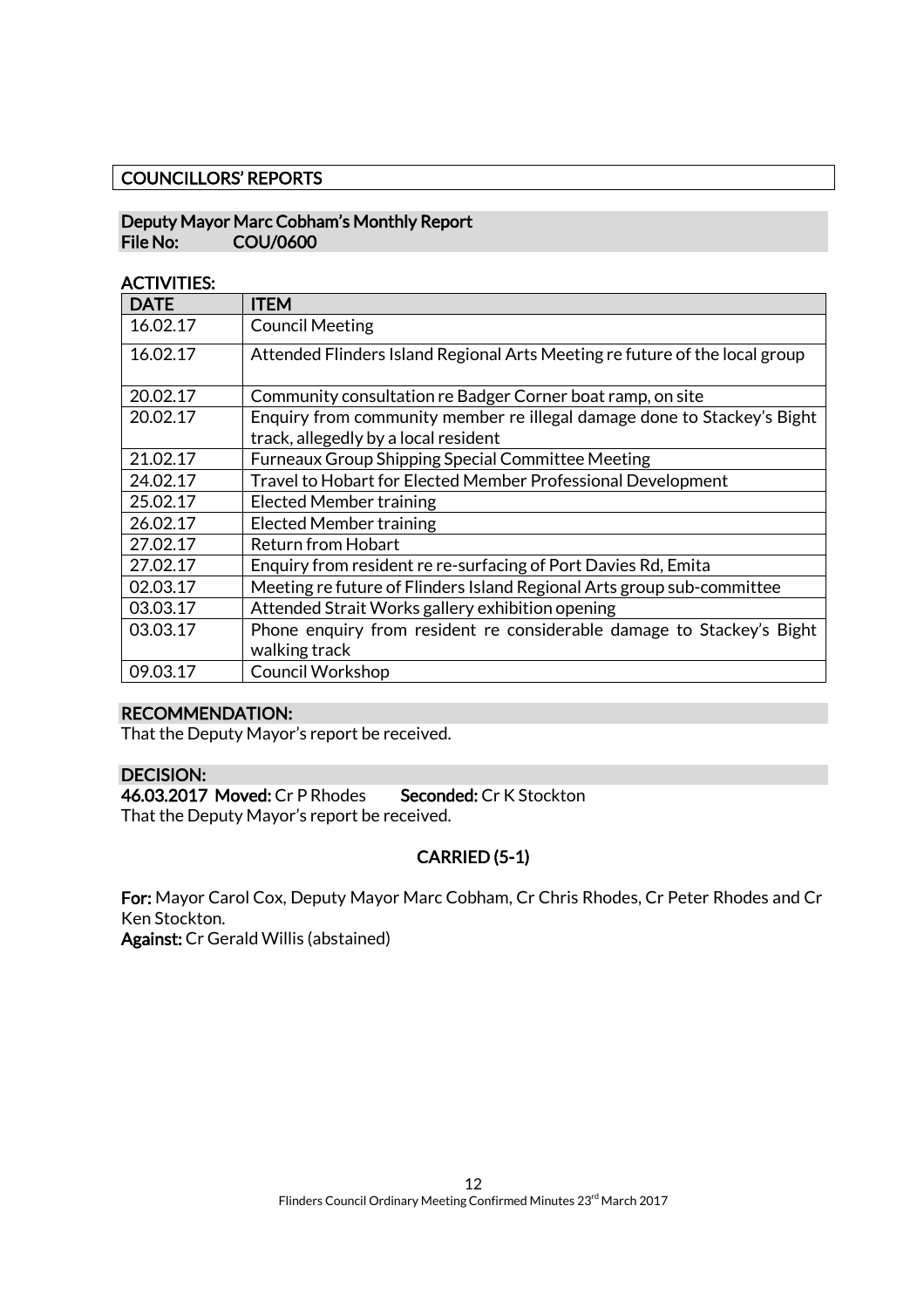### Report from Councillor Gerald Willis as the Flinders Council Representative on the TasWater Owners' Committee<br>File No: COU/ COU/0312

| <b>DATE</b> | <b>WHO</b>                                                                                                                               | <b>SUBJECT</b>                                                                                                                                                                                                                                                            |
|-------------|------------------------------------------------------------------------------------------------------------------------------------------|---------------------------------------------------------------------------------------------------------------------------------------------------------------------------------------------------------------------------------------------------------------------------|
| 20.02.17    | Stephanie Watson,<br>Communications Manager,<br><b>Local Government</b><br><b>Association of Tasmania</b><br>(LGAT) via Carol Cox, Mayor | Media release by Doug Chipman, Chairman<br>Local Government Association, in relation to<br>a statement made that day about TasWater<br>by Treasurer Peter Gutwein.                                                                                                        |
| 20.02.17    | Emma Ford, Executive<br>Officer, Treasury via Ailsa<br>Sypkes, General Manager<br>Legal and Governance for<br><b>TasWater</b>            | Email to David Downie, Chief Representative<br>Owners' Representative, with a letter from<br>the Treasurer proposing that all Owners'<br>Representatives meet in Hobart on Friday 24<br>February to discuss issues relating to<br>TasWater.                               |
| 20.02.17    | Stephanie Watson,<br>Communications Manager,<br>LGAT via Bill Boehm,<br><b>General Manager</b>                                           | Media release by David Downie, Chief<br>Representative Owners' Representative, in<br>relation to a statement made that day about<br>TasWater by Treasurer Peter Gutwein.                                                                                                  |
| 21.02.17    | Amy Brittain,<br>Administration Officer,<br>Office of Hon P Gutwein MP<br>via Carol Cox, Mayor                                           | Letter to Carol Cox, Mayor, from the<br>Treasurer advising he has written to David<br>Downie, Chief Representative Owners'<br>Representative requesting all Owners'<br>Representatives meet in Hobart on Friday 24<br>February to discuss issues relating to<br>TasWater. |
| 21.02.17    | Stephanie Watson,<br>Communications Manager,<br>LGAT via Carol Cox, Mayor                                                                | Copy of speech made by Minister Gutwein at<br>a CEDA conference on 20 February 2017.<br>Note that this is the speech referred to in<br>previous documents.                                                                                                                |
| 22.02.17    | Ailsa Sypkes, General<br>Manager Legal and<br>Governance for TasWater                                                                    | Email setting out some details of the meeting<br>scheduled with the Treasurer for Friday 24<br>February.                                                                                                                                                                  |
| 23.02.17    | Katrina Stephenson, Chief<br>Executive Officer, LGAT via<br>Carol Cox, Mayor                                                             | Email advising that a letter and agenda for<br>the meeting scheduled Friday 24 February is<br>on its way to Owners' Representatives from<br>the Treasurer and that because of logistical<br>reasons only Owners' Representatives may<br>attend the meeting.               |
| 23.02.17    | Emma Ford, Executive<br>Officer, Treasury via Kelly<br>Blundstone, receptionist                                                          | <b>Email with letter from Treasurer Peter</b><br>Gutwein plus an agenda for the meeting<br>scheduled Friday 24 February.                                                                                                                                                  |
| 23.02.17    | Stephanie Watson,<br>Communications Manager,<br><b>LGAT</b>                                                                              | Media Release dated 23 February from<br>LGAT.                                                                                                                                                                                                                             |

### CORRESPONDENCE IN: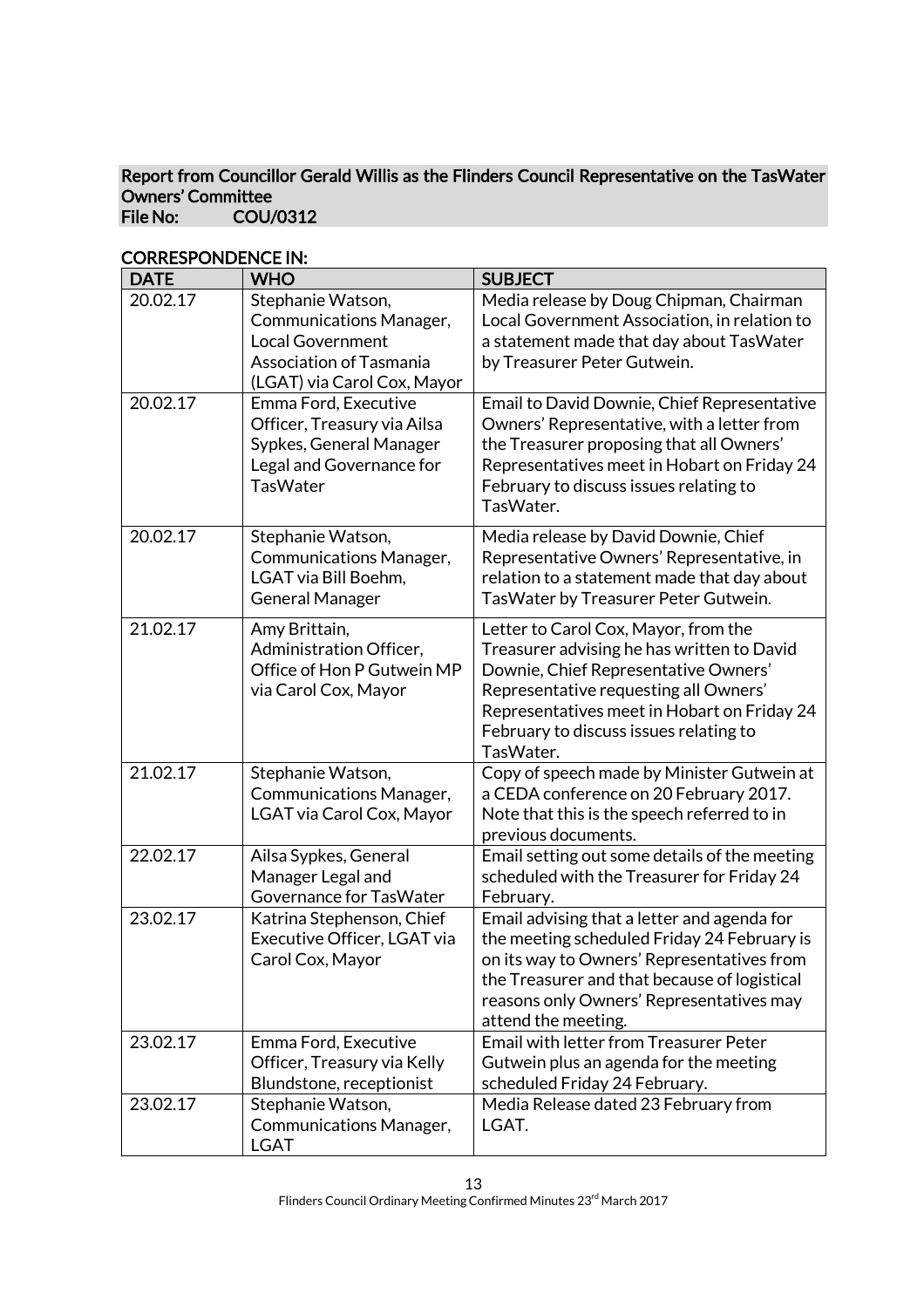| <b>DATE</b> | <b>WHO</b>                                                                                            | <b>SUBJECT</b>                                                                                                                                                                                                                                                                             |
|-------------|-------------------------------------------------------------------------------------------------------|--------------------------------------------------------------------------------------------------------------------------------------------------------------------------------------------------------------------------------------------------------------------------------------------|
| 24.02.17    | Distributed at a meeting of<br>interested parties prior to<br>the meeting set with the<br>Treasurer   | Media Release dated 23 February from<br>LGAT; Media release dated 20 February<br>from LGAT; Media release dated 22<br>February from Labor; Media release dated<br>20 February from Greens; Treasurer's<br>speech to the Committee for Economic<br>Development Australia dated 20 February. |
| 24.02.17    | Stephanie Watson,<br>Communications Manager,<br><b>LGAT</b>                                           | Media Release dated 23 February from<br>LGAT, following meeting with the Treasurer.                                                                                                                                                                                                        |
| 26.02.17    | Katrina Stephenson, Chief<br>Executive Officer, LGAT via<br>Carol Cox, Mayor                          | Email advising that LGAT will now take a lead<br>in responding to the Treasurer's<br>announcements about TasWater.                                                                                                                                                                         |
| 27.02.17    | Carol Cox, Mayor to Craig<br>Perkins, member General<br>Management Committee,<br><b>LGAT</b>          | Email setting out the Mayor's comments for<br>consideration by the General Management<br>Committee plus an attached summary of<br>matters prepared by Cr Willis.                                                                                                                           |
| 27.02.17    | Katrina Stephenson, Chief<br>Executive Officer, LGAT via<br>Bill Boehm, General<br>Manager            | Email with a communique from the General<br>Management Committee plus a media<br>release by TasWater dated 27 February.                                                                                                                                                                    |
| 06.03.17    | Lynn Luckock, Executive<br>Assistant to Mike Brewster,<br>Chief Executive Officer,<br><b>TasWater</b> | Email with a briefing note setting out<br>TasWater's preliminary views to the<br>potential halving of the time frame for the 10<br>year plan from Miles Hampton, Chairman,<br>TasWater.                                                                                                    |
| 08.03.17    | Juliet Mercer, General<br>Manager - Corporate and<br><b>Community Relations,</b><br><b>TasWater</b>   | Email providing more information further to<br>the email from Mike Brewster (per Lynn<br>Luckock of 6 March 2017).                                                                                                                                                                         |
| 08.03.17    | Stephanie Watson,<br>Communications Manager,<br><b>LGAT</b>                                           | Press release from LGAT in response to<br>statements re TasWater made in parliament<br>on 8 March 2017 by Bryan Green,<br><b>Opposition Leader</b>                                                                                                                                         |
| 09.03.17    | Stephanie Watson,<br>Communications Manager,<br><b>LGAT</b>                                           | Press release dated 9 March from LGAT.                                                                                                                                                                                                                                                     |

I attended a meeting of Owners' Representatives of TasWater called by Treasurer Peter Gutwein in Hobart on Friday 24<sup>th</sup> February 2017. The Treasurer repeated statements he had previously made in an address to the CEDA (Committee for Economic Development Australia) conference in Hobart on 20<sup>th</sup> February about his perception of the state of the water and sewerage industry in Tasmania as it applies to TasWater. One of the options presented was that the Tasmanian State Government takes over the ownership of TasWater. The objective of this option would be to shorten the current 10 year plan adopted by TasWater to one of around 6 years to repair infrastructure, remove "boil water alerts" currently in place in 19 towns and improve efficacy of sewerage plants.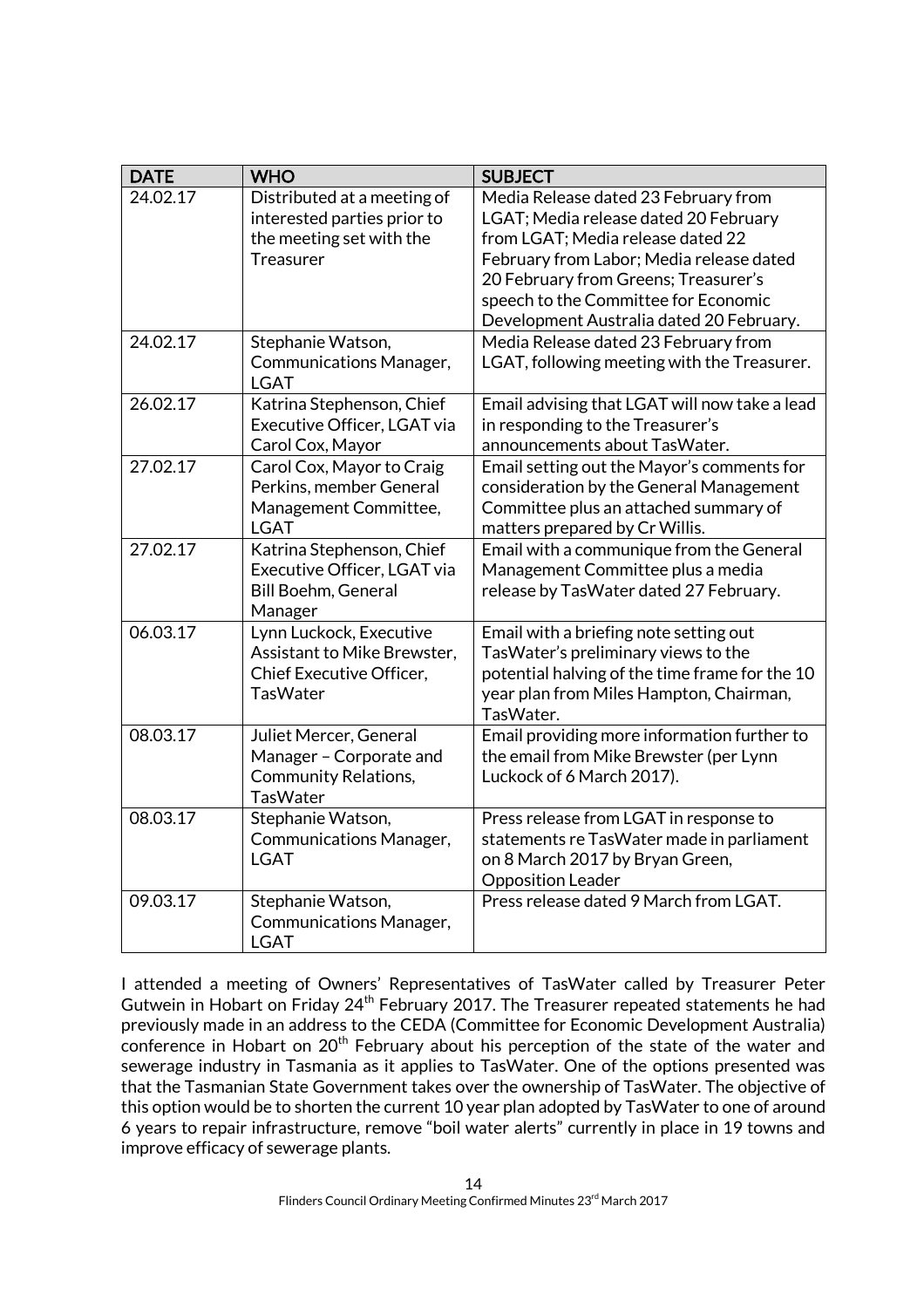TasWater, the Owners' Representatives and the Local Government Association of Tasmania (LGAT) have objected to the manner of delivery of the stance by the Treasurer and have expressed their opinions that the objectives set by the Treasurer are unable to be met without considerable cost to either users of TasWater's services or the citizens of Tasmania. There have been considerable media releases and discussion since the Treasurer's address.

On 26<sup>th</sup> February 2017, LGAT issued an announcement that it would be handling matters on the ownership of TasWater on behalf of the owner councils. Since that time promulgations have been sent to Mayor Cox as representative for Flinders Council on LGAT. As a consequence the list of communications above may not include all of those sent by the Local Government Association of Tasmania.

### RECOMMENDATION:

That the Report from Councillor Gerald Willis as the Flinders Council Representative on the TasWater Owners' Committee be received.

### DECISION:

47.03.2017 Moved: Cr P Rhodes Seconded: Deputy Mayor M Cobham That the Report from Councillor Gerald Willis as the Flinders Council Representative on the TasWater Owners' Committee be received.

### CARRIED UNANIMOUSLY (6-0)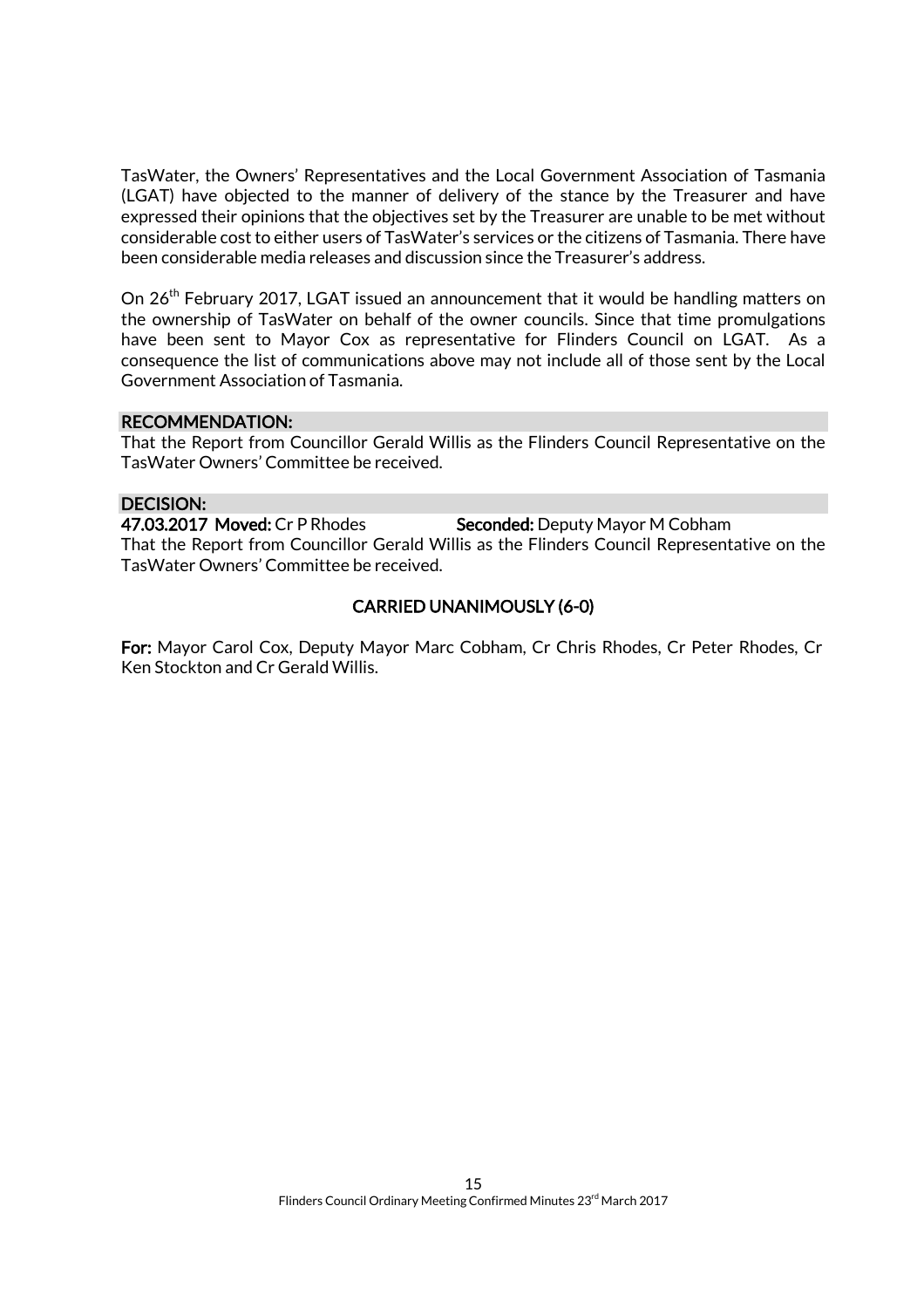### MAYOR'S REPORT:

| <b>ACTION</b>            | Information |
|--------------------------|-------------|
| <b>PROPONENT</b>         | Mayor C Cox |
| <b>FILE REFERENCE</b>    | COU/0600    |
| <b>ASSOCIATED PAPERS</b> | Nil         |

### REPORT:

### APPOINTMENTS:

| 15.02.17    | Met with P Duffy                                                |
|-------------|-----------------------------------------------------------------|
| 16.02.17    | <b>Council Meeting</b>                                          |
| 17.02.17    | Local Government Association of Tasmania (LGAT) General Meeting |
| 17.02.17    | Tasmanian Audit Office workshop re reporting on Related Parties |
|             | <b>Transactions</b>                                             |
| 19.02.17    | Farmer's Market at the Furneaux Tavern                          |
| 20.02.17    | Visit to Cannes Hill re Development Application                 |
| 20.02.17    | Badger Corner boat ramp community meeting                       |
| 21.02.17    | <b>Furneaux Group Shipping Special Committee Meeting</b>        |
| 21.02.17    | Furneaux Group Aviation Special Committee Meeting               |
| 21.02.17    | <b>Funeral of Mr Don Bailey</b>                                 |
| 23.02.17    | Met with Mr P Hodgen, CEO Launceston Airport                    |
| 25-26.02.17 | LGAT professional development weekend for Councillors           |
| 27.02.17-   | Working remotely for family reasons                             |
| 06.03.17    |                                                                 |
| 06.03.17    | Lady Barron Hall and Recreational Special Committee Meeting     |
| 08.03.17    | International Women's Day breakfast                             |
| 09.03.17    | <b>Council Workshop</b>                                         |
| 11.03.17    | Lions Club market                                               |
| 11.03.17    | Don Chorale concert for the Royal Flying Doctor Service         |

### Professional Development Weekend:

This was a great opportunity to liaise with other elected members who were keen to hear from high profile presenters Ian Ploughman and Dr Seth Nicholls on how to improve meeting participation and decision outcomes. There was also an interesting segment from Donna Bain, President of the Launceston Chamber of Commerce.

### International Women's Day Breakfast:

The inaugural Island event was very well attended with a huge breakfast and provocative food for thought about the treatment of women, and in particular the life story of one woman overcoming adversity to help others. Thank you to Kaye Doyle and the CWA for arranging this inaugural event.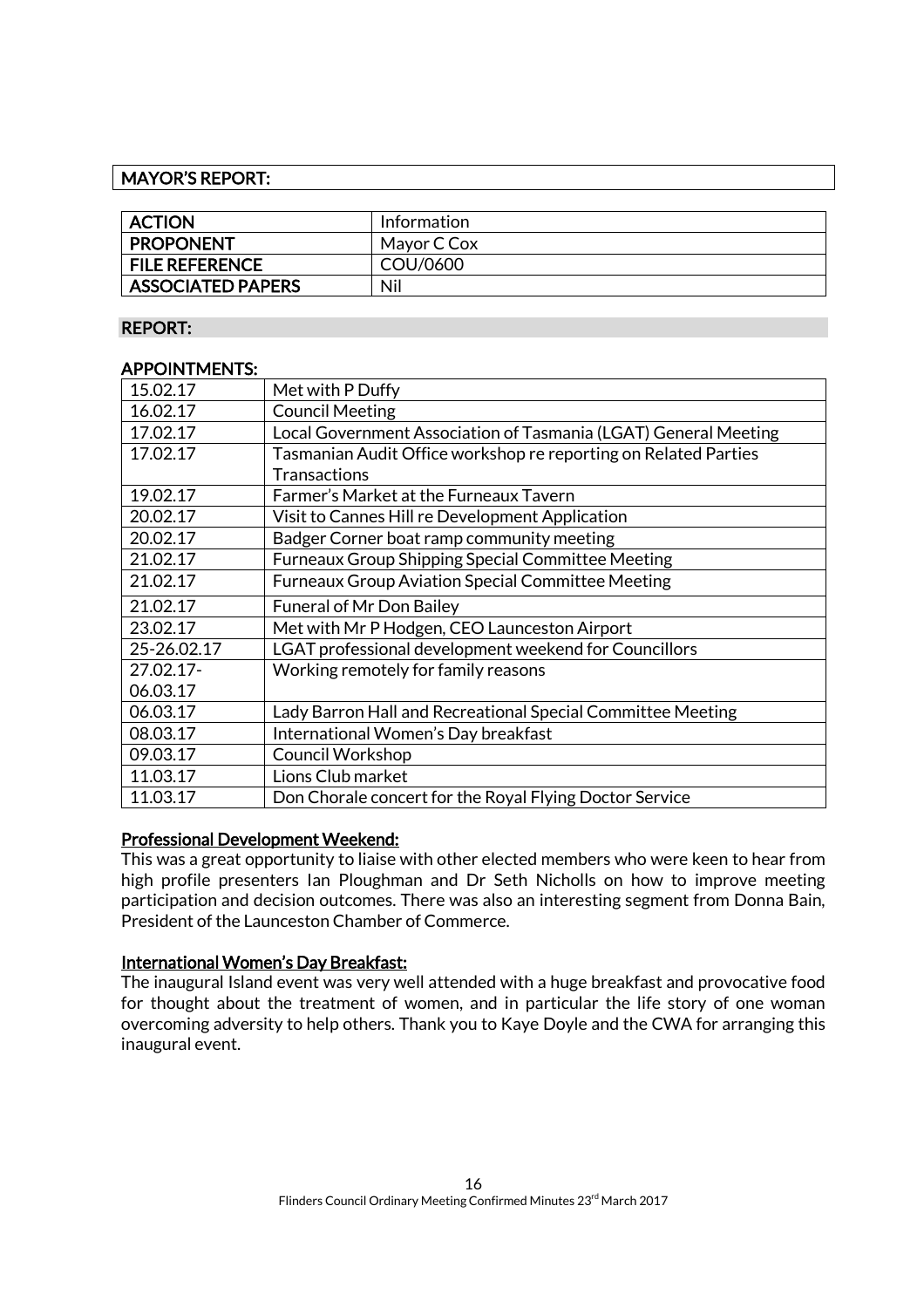### Building Better Regions Grant application:

Council, with the support of Telstra and the State Government, has again applied to the Federal Government major grants program for funding to ensure a major overhaul and upgrade of the telecommunications service.

I thank Minister Michael Ferguson and his fellow members of the State Government for the substantial support and commitment of funds to this project should the grant application be successful.

Council recognises the need to have an improved telecommunications service in the Municipality. Even though we have a vibrant and forward looking community, the low population makes it economically unfeasible for the service provider to complete the required upgrade to infrastructure. Council, the State Government and Telstra have committed funds to the project should the grant application be successful.

### State-wide Planning Schemes:

The Tasmanian Planning Scheme State-wide Planning Provisions (SPPs) were released by the Minister for Local Government and Planning on the 22<sup>nd</sup> February.

The 498 page document can be downloaded at:

[http://www.justice.tas.gov.au/tasmanian\\_planning\\_reform/downloads/state\\_planning\\_provisio](http://www.justice.tas.gov.au/tasmanian_planning_reform/downloads/state_planning_provisions) [ns](http://www.justice.tas.gov.au/tasmanian_planning_reform/downloads/state_planning_provisions)

The SPPs include the administrative, zone and code provisions and the requirements for Local Provisions Schedules (LPSs) that are to apply in the Tasmanian Planning Scheme.

Council staff now have the enormous task of drafting the Local Provisions Schedule (LPS) and applying the zones and codes in a manner acceptable to the Tasmanian Planning Commission (TPC). Once accepted by the TPC and endorsed by the Minister, the LPS will combine with the SPPs to form the Tasmanian Planning Scheme that applies to the Flinders Municipality.

Although the SPPs come into effect on  $2<sup>nd</sup>$  March 2017 as part of the Tasmanian Planning Scheme, they will have no practical effect until an LPS is in effect in the Municipal area.

### Until all that happens the current planning scheme still applies.

### Reporting on Related Parties Transactions:

For the first time, Financial Reports for the Year ending 30.6.17 must include the reporting of payments between Council & Related Parties of Councillors and key management personnel (KMPs).

Related parties include family members who are close to the Councillor or KMP and who undertake, or have controlling interests in companies or businesses that undertake, transactions with Council, that are not transactions normally undertaken with Council by Community members i.e. rates transactions are not included.

Council staff will work on providing elected members with the detail and registry requirements to enable Council to comply with this reporting requirement.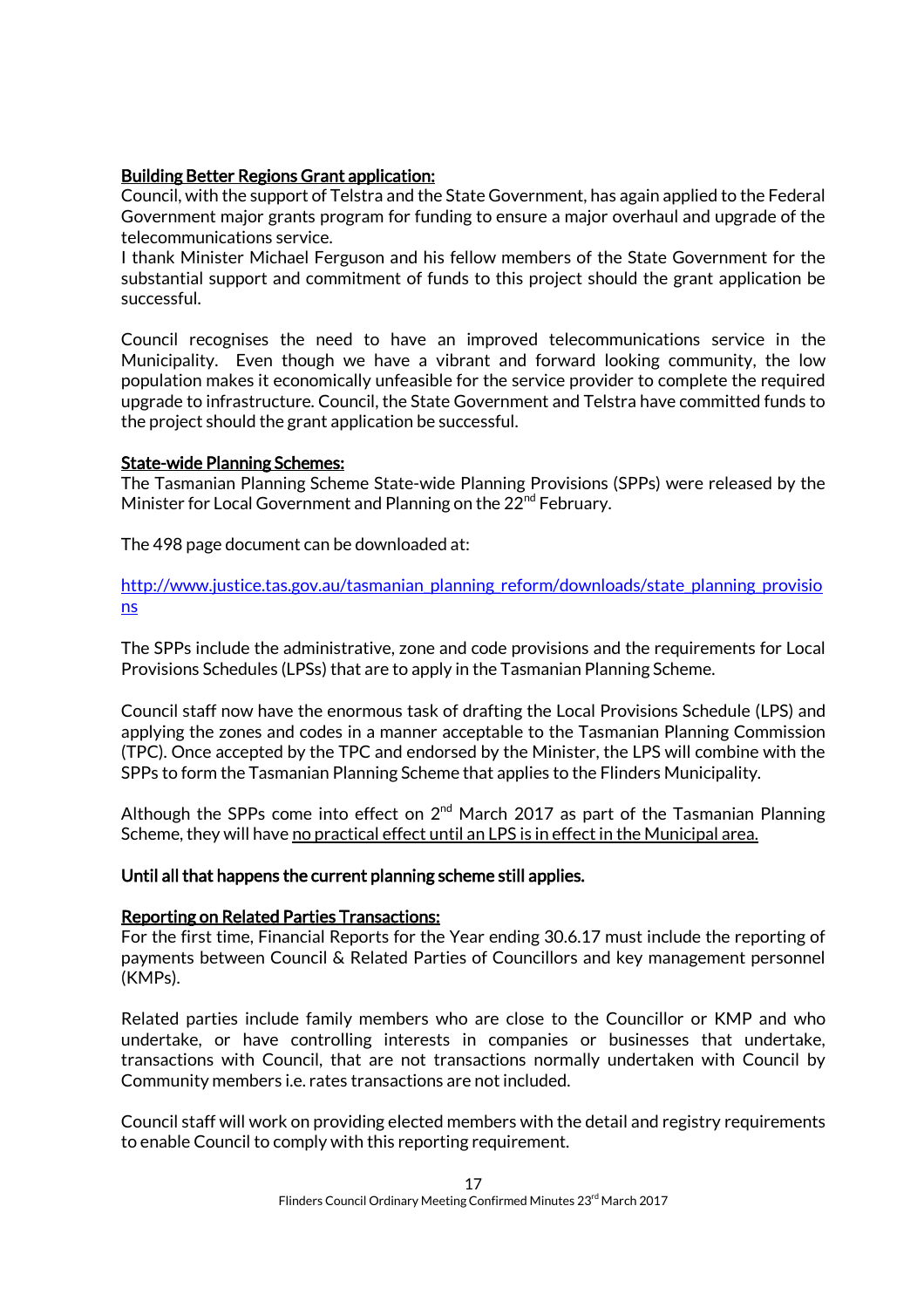### Badger Corner Boat Ramp Community Meeting:

A well-attended meeting of users of the ramp was held in February. Please refer to the Agenda item for this project.

| <b>DATE</b> | <b>WHO</b>                                       | <b>SUBJECT</b>                                                                  |
|-------------|--------------------------------------------------|---------------------------------------------------------------------------------|
| 03.02.17    | K Stephenson, Local                              | Air BnB                                                                         |
|             | Government Association of                        |                                                                                 |
|             | Tasmania (LGAT)                                  |                                                                                 |
| 08.02.17    | Maree Tetlow, Chief                              | Constituent documents and commentary                                            |
|             | Executive Officer (CEO)                          |                                                                                 |
|             | Northern Tasmania                                |                                                                                 |
|             | Development Corporation                          |                                                                                 |
| 10.02.17    | (NTDC)                                           |                                                                                 |
|             | Alex Tay, Director of Local<br>Government        | Pecuniary interest query                                                        |
| 14.02.17    | <b>Tracey Clark, Executive</b>                   | Resignation from position                                                       |
|             | Support and Comms, NTDC                          |                                                                                 |
| 15.02.17    | Alison Lai, CEO, Volunteering                    | Accepting nominations for the Volunteering                                      |
|             | Tasmania                                         | Tasmania Awards                                                                 |
| 16.02.17    | Leez Robertson,                                  | <b>Get Active Program</b>                                                       |
|             | Program Manager -                                |                                                                                 |
|             | <b>Womensport and Recreation</b>                 |                                                                                 |
|             | Tasmania                                         |                                                                                 |
| 17.02.17    | Michael Brewster, CEO,                           | Response to query re water storage issues for                                   |
|             | <b>TasWater</b>                                  | Whitemark                                                                       |
| 20.02.17    | Hon Barnaby Joyce MP and                         | Australian Senate inquiry on the relocation of                                  |
|             | Hon Fiona Nash                                   | government bodies to regional areas                                             |
| 20.02.17    | P Gutwein MP, Minister for<br>Planning and Local | Findings of the Auditor-General's report on<br>Local Government authorities and |
|             | Government                                       | transparency                                                                    |
| 20.02.17    | Mayor David O'Loughlin,                          | Call for Motions - 2017 National General                                        |
|             | President, Australian Local                      | Assembly of Local Government                                                    |
|             | <b>Government Association</b>                    |                                                                                 |
|             | (ALGA)                                           |                                                                                 |
| 21.02.17    | Hon P Gutwein MP, Treasurer                      | Tasmania's water and sewerage infrastructure                                    |
| 22.02.17    | Stephanie Watson, LGAT                           | Media release issued by LGAT welcoming the                                      |
|             |                                                  | release of the State Planning Provisions and                                    |
|             |                                                  | the independent report from the Tasmanian                                       |
|             |                                                  | <b>Planning Commission</b>                                                      |
| 22.02.17    | K Stephenson, LGAT                               | Arrangements for the LGAT strategy meeting                                      |
| 23.02.17    | K Stephenson, LGAT                               | Notification of meeting with the Treasurer                                      |
| 23.02.17    | Hon Peter Gutwein MP                             | The draft State Planning Provisions by the                                      |
|             |                                                  | <b>Tasmania Planning Commission</b>                                             |
| 24.02.17    | K Stephenson, LGAT                               | Communique from TasWater re meeting and                                         |
| 26.02.17    |                                                  | press release<br>LGAT taking a lead in responding to the                        |
|             | K Stephenson, LGAT                               |                                                                                 |

### CORRESPONDENCE IN: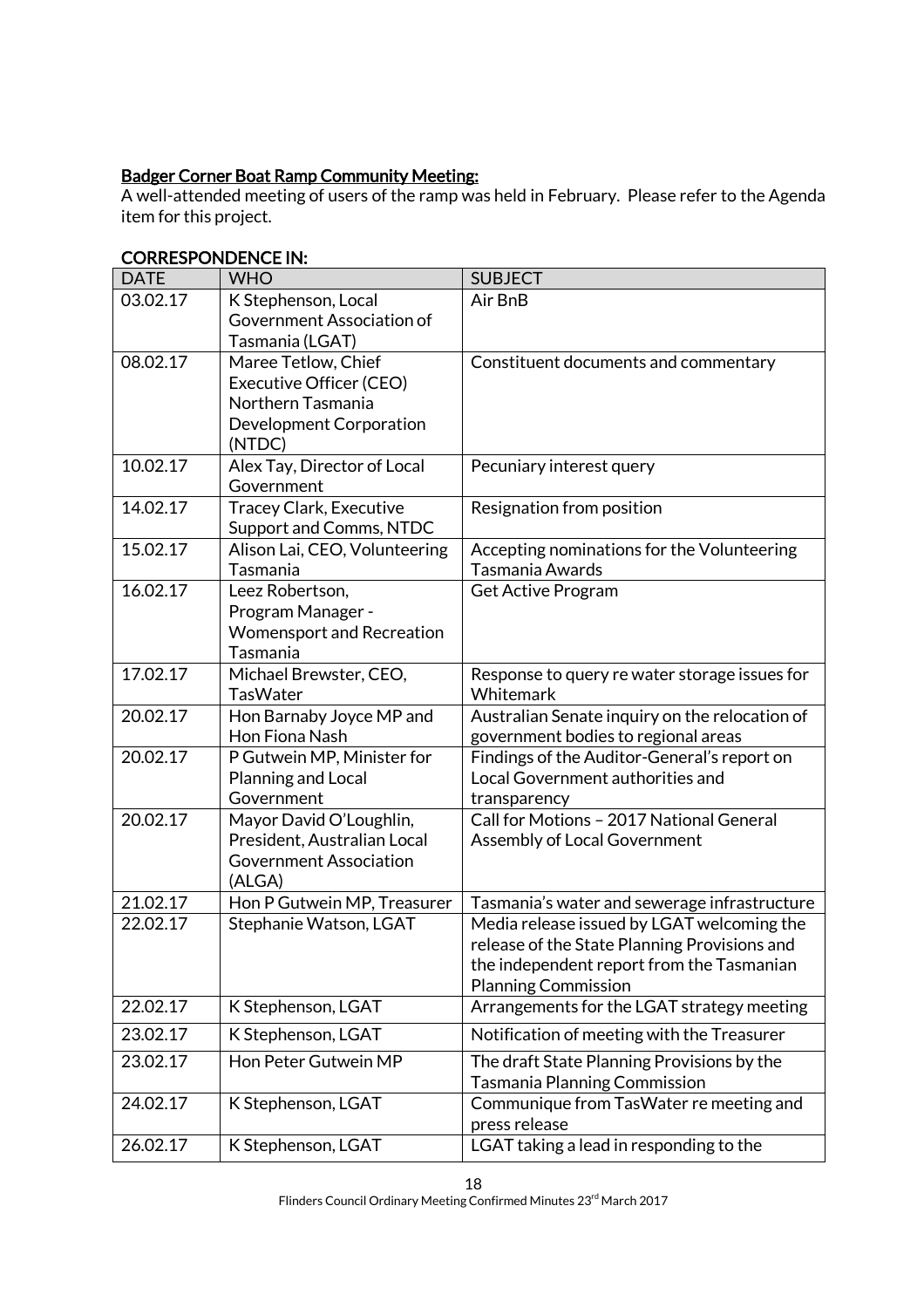| <b>DATE</b> | <b>WHO</b>                                         | <b>SUBJECT</b>                                                                        |
|-------------|----------------------------------------------------|---------------------------------------------------------------------------------------|
|             |                                                    | Treasurer's announcements about TasWater                                              |
| 26.02.17    | D Butler                                           | Boundary fence at Palana                                                              |
| 27.02.17    | Peter Guichelaar                                   | Marshall Bay breakwater                                                               |
| 27.02.17    | <b>TasWater</b>                                    | Media Release from TasWater                                                           |
| 01.03.17    | Scouts Tasmania                                    | Scouts Tasmania - March Branch Newsletter                                             |
| 01.03.17    | K Stephenson                                       | Articles relating to the Government's                                                 |
|             |                                                    | <b>TasWater Proposition</b>                                                           |
| 01.03.17    | Her Excellency Professor the                       | Invitation to attend reception to celebrate the                                       |
|             | Honourable Kate Warner AM,                         | Ten Days on the Island Festival 2017                                                  |
|             | Governor of Tasmania                               |                                                                                       |
| 01.03.17    | Stephanie Commons,                                 | Invitation to Tasmanian Young Achiever                                                |
|             | <b>Awards Administration</b>                       | <b>Awards - Gala Presentation Dinner</b>                                              |
|             | Assistant, Tasmanian Young                         |                                                                                       |
|             | <b>Achiever Awards</b>                             |                                                                                       |
| 02.03.17    | K Stephenson, LGAT                                 | Treasurer's message re Taswater and Mercury                                           |
| 03.03.17    | Alan Robinson                                      | newspaper article                                                                     |
|             |                                                    | Progress report on proposal to acknowledge<br>first Warden                            |
| 07.03.17    | K Stephenson, LGAT                                 | Premier's Address 2017 - Building Tasmania's                                          |
|             |                                                    | Future                                                                                |
| 07.03.17    | A Robinson                                         | Progress report on Huitfeldt recognition                                              |
|             |                                                    | proposal                                                                              |
| 07.03.17    | K Stephenson, LGAT                                 | State Government takeover of TasWater                                                 |
| 07.03.17    | K Stephenson, LGAT                                 | Media release outcomes of the discussion of                                           |
|             |                                                    | the General Manager's Committee this                                                  |
|             |                                                    | afternoon                                                                             |
| 08.03.17    | Juliet Mercer, TasWater                            | TasWater service delivery initiatives update                                          |
| 09.03.17    | Elaine Stratford, Director,                        | Possible research project discussion follow up                                        |
|             | Peter Underwood Centre                             |                                                                                       |
| 13.03.17    | Daryl Butler                                       | New fence                                                                             |
| 14.03.17    | Mayor David O'Loughlin,                            | <b>Australian Local Government Association</b>                                        |
|             | President, ALGA                                    | submission re 2017-18 Federal Budget -                                                |
|             |                                                    | <b>Investment in Tomorrow's Communities</b>                                           |
| 14.03.17    | Lynn Luckock                                       | Notes prepared by TasWater Chairman Miles                                             |
|             | <b>Executive Assistant to Mike</b>                 | Hampton for his interview with Leon Compton                                           |
|             | <b>Brewster, Chief Executive</b>                   | on ABC Radio this morning                                                             |
|             | <b>Officer TasWater</b>                            |                                                                                       |
| 15.03.17    |                                                    |                                                                                       |
| 15.03.17    | Juliet Mercer, TasWater<br>Juliet Mercer, TasWater | Media Release re: Whitemark treatment plant<br>Update on diverting water to Whitemark |
|             |                                                    | treatment plant                                                                       |

### CORRESPONDENCE OUT:

| <b>DATE</b> | <b>WHO</b>     | <b>SUBJECT</b>                             |
|-------------|----------------|--------------------------------------------|
| 23.02.17    | J Lynch        | Boundary fence at Palana                   |
| 01.03.17    | D Butler       | Boundary fence at Palana                   |
| 15.03.17    | David Grutzner | Answer to public question re training levy |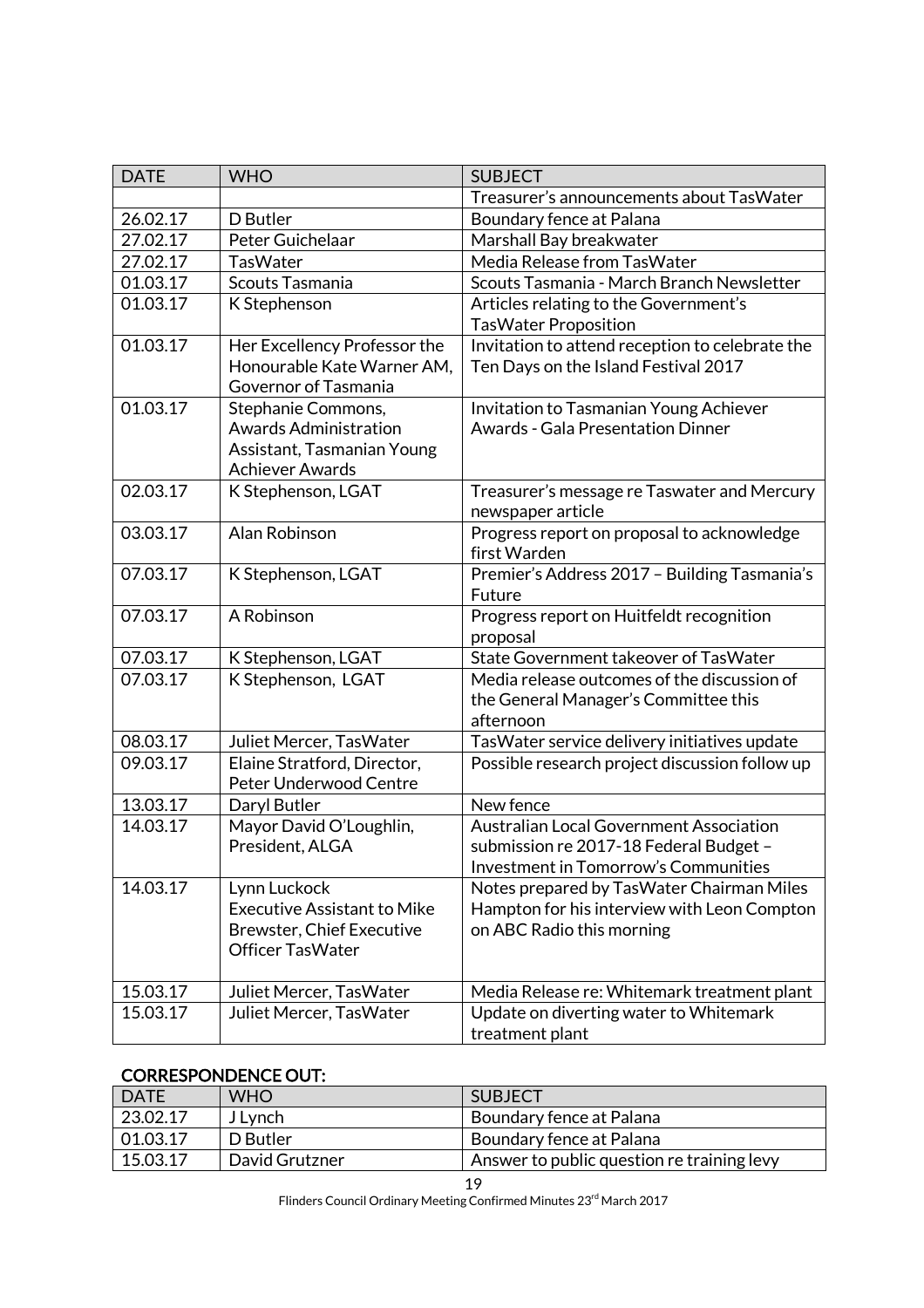| <b>DATE</b> | <b>WHO</b>                 | <b>SUBJECT</b>                               |
|-------------|----------------------------|----------------------------------------------|
| 15.03.17    | D Butler                   | Boundary Fence at Palana                     |
| 07.03.17    | Cr G Willis                | Operating hours of Lady Barron Port          |
| 03.03.17    | Peter Guichelaar           | Marshall Bay breakwater                      |
| 13.02.17    | Alex Tay                   | Pecuniary Interest query                     |
| 17.01.17    | S Richardson, Ochre Health | Properties available for rent in Whitemark   |
| 27.02.17    | Cr C Rhodes                | Response to Question without Notice re       |
|             |                            | Lughrata gravel pit                          |
| 26.02.17    | M Goss                     | Response to public question re cycling       |
|             |                            | awareness                                    |
| 02.03.17    | Shannon Lovell, Furneaux   | Thank you for early notice of dry docking of |
|             | Freight                    | the Matthew Flinders III                     |
| 16.03.17    | Cr Marc Cobham             | Response to Councillor question without      |
|             |                            | notice re water tanks at Vinegar Hill        |

### VOTING REQUIREMENTS:

Simple Majority

### RECOMMENDATION:

That the Mayor's report be received.

### DECISION:

48.03.2017 Moved: Deputy Mayor M Cobham Seconded: Cr G Willis That the Mayor's report be received.

### CARRIED UNANIMOUSLY (6-0)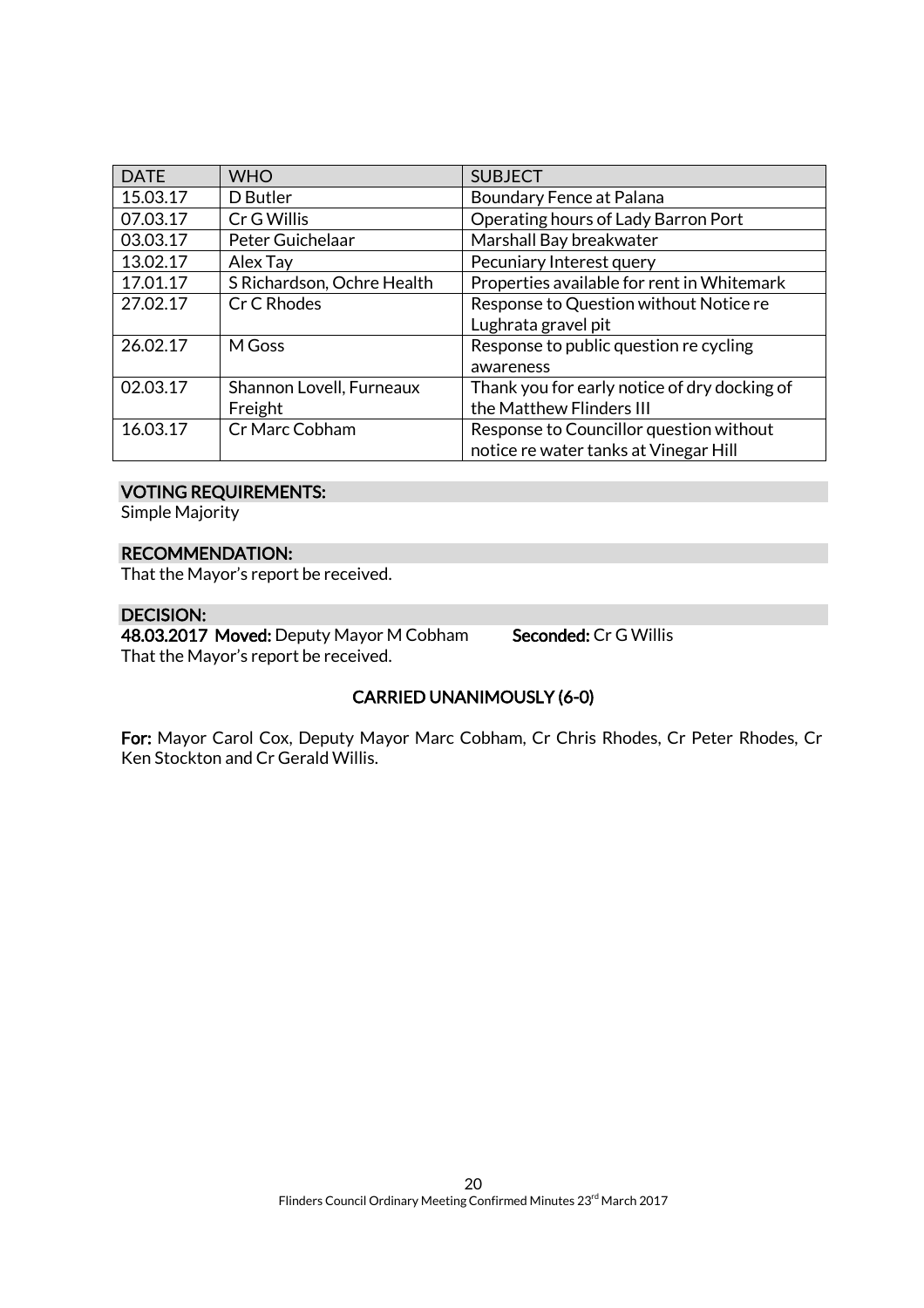### A. DEVELOPMENT SERVICES AND PLANNING APPLICATIONS

| Item A1: | <b>Development Application Report</b> |
|----------|---------------------------------------|
|----------|---------------------------------------|

| <b>ACTION</b>            | Information                                              |
|--------------------------|----------------------------------------------------------|
| <b>PROPONENT</b>         | Council Officer                                          |
| <b>OFFICER</b>           | Jacci Viney, Development Services Coordinator            |
| <b>FILE REFERENCE</b>    | DSV/0300                                                 |
| <b>ASSOCIATED PAPERS</b> | Annexure 4: Planner's Information Report - February 2017 |

### INTRODUCTION:

The purpose of this report is to provide Councillors with an update of the applications which have been dealt with by the Planning Department for the month of October as per the council motion 249.09.2015, passed at the  $24<sup>th</sup>$  September 2015 Council Meeting.

Council has requested that the planning consultancy service (West Tamar Council) provide this detail to Council on a monthly basis.

Permitted applications are assessed under s58 of the Land Use Planning and Approvals Act 1993 and as such are not advertised nor are the applicant's details made public. Applicants retain the right to privacy having met all development and use standards applicable within the current planning scheme. Applications made under this section must be granted a permit, with or without conditions.

The numbering of applications relates to the allocation provided by the 'Regulatory Applications' (RegApps) electronic filing system. Numbers are allocated in order to Planning (DA), Building (BA) and Plumbing (PA) applications. This may mean that planning numbers are not sequential.

### PREVIOUS COUNCIL CONSIDERATION:

Some items may have been considered at meetings of Council while the remainder have been approved under delegation by the General Manager.

### OFFICER'S REPORT:

Refer to Annexure 4 - Planner's Information Report – March 2017, provided by West Tamar Council.

### VOTING REQUIREMENTS:

Simple Majority

### OFFICER'S RECOMMENDATION:

That the Planner's Information Report – March 2017 report be received.

### DECISION:

49.03.2017 Moved: Deputy Mayor M Cobham Seconded: Cr K Stockton That the Planner's Information Report – March 2017 report be received.

21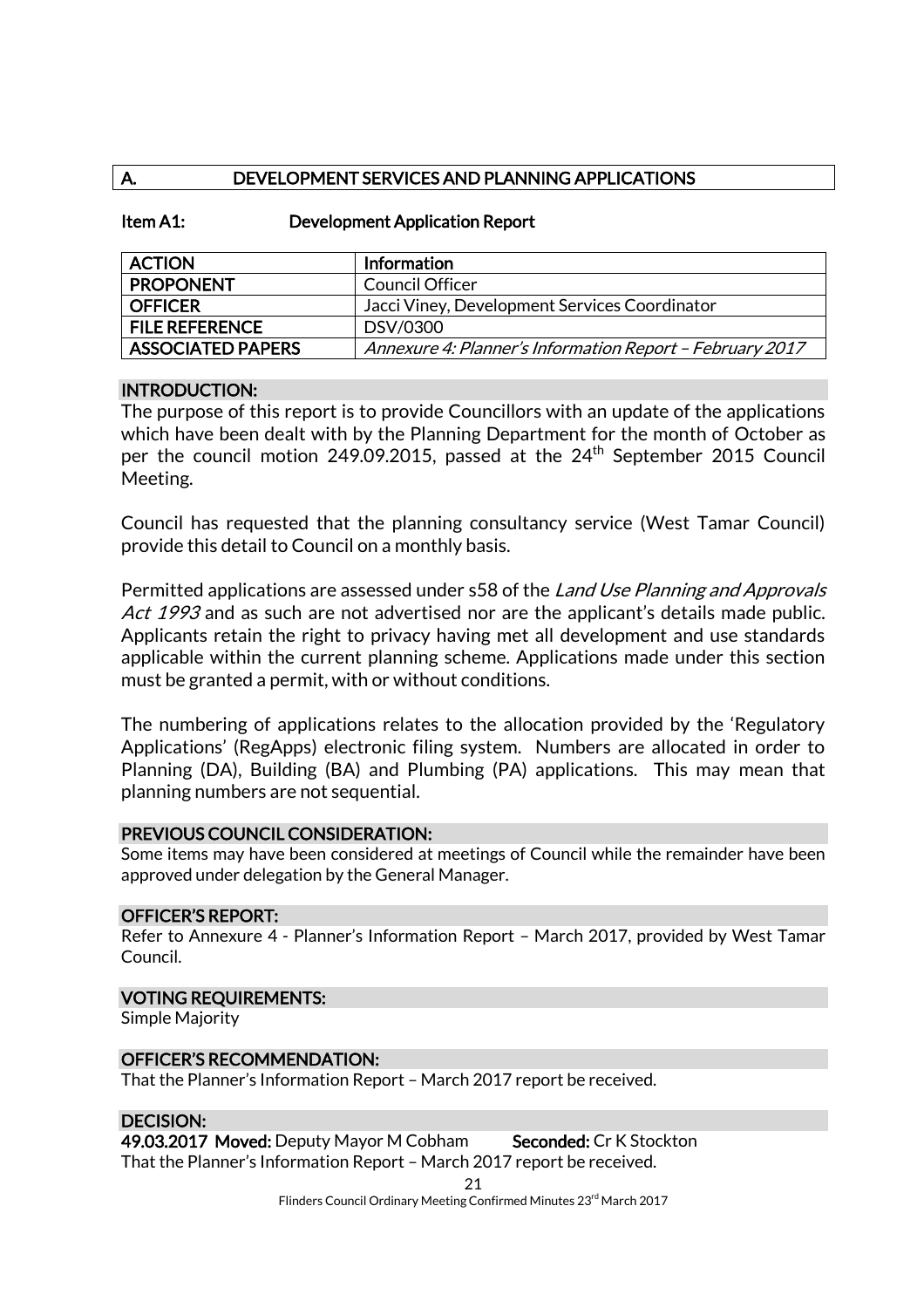### CARRIED UNANIMOUSLY (6-0)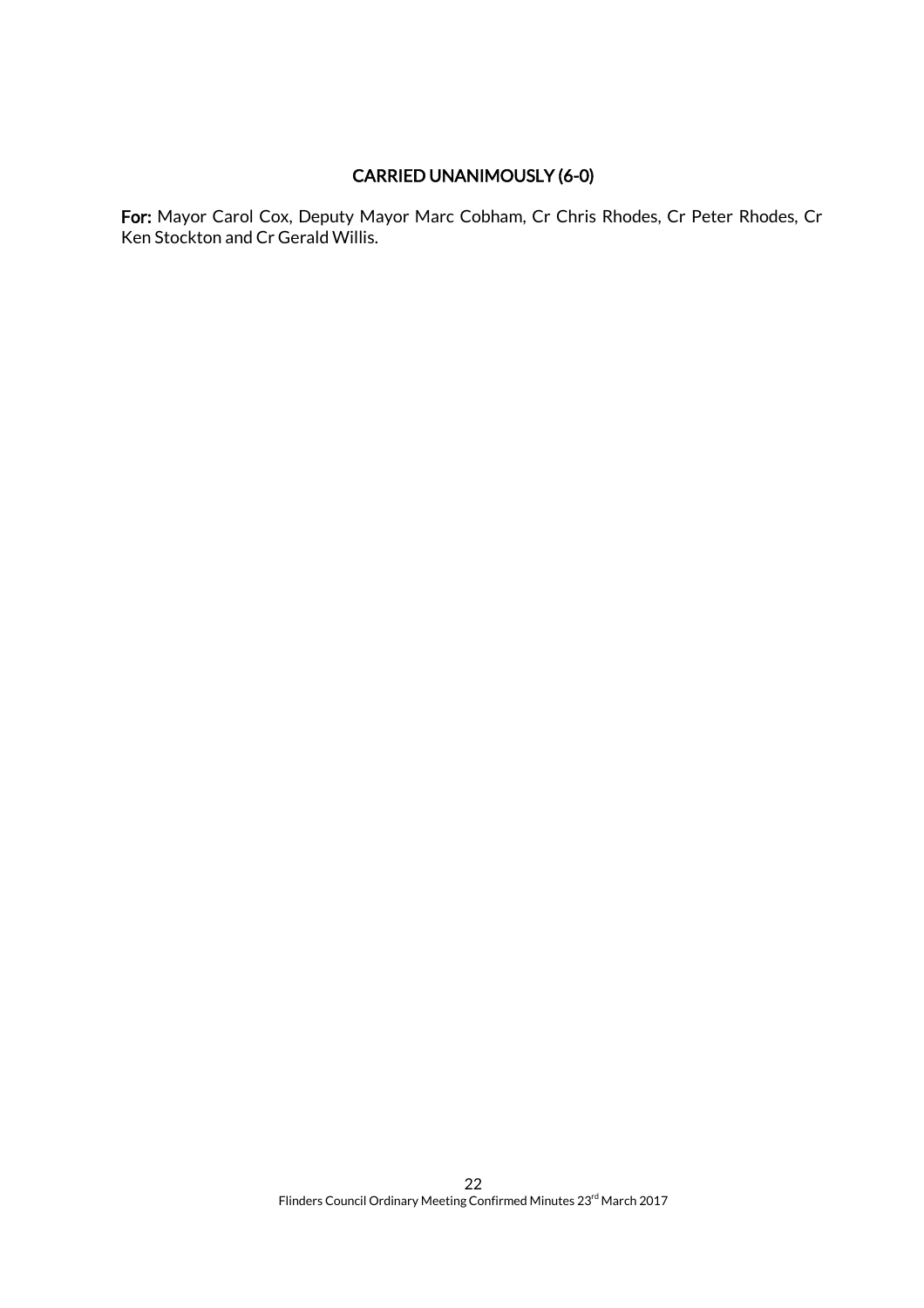### B. NOTICE OF MOTIONS

### Item B1: Notice of Motion from Cr Ken Stockton – Restructure of Audit Panel

| <b>ACTION</b>            | <b>Decision</b>             |
|--------------------------|-----------------------------|
| <b>PROPONENT</b>         | Councillor Ken Stockton     |
| <b>OFFICER</b>           | Bill Boehm, General Manager |
| <b>FILE REFERENCE</b>    | <b>FIN/0401</b>             |
| <b>ASSOCIATED PAPERS</b> | Nil                         |

### NOTICE OF MOTION:

- 1. That Council accepts the advice of Council's Audit Panel such that the Flinders Council Audit Panel membership be altered so that it be made up of an independent Chairperson from off-island, to include the two current independent members and that the two Councillor members step down from the Panel.
- 2. That Councillor Willis be appointed as Council's observer representative on the Audit Panel and that any other Councillor has a standing invitation to attend any meeting as an observer.
- 3. That Council authorises the General Manager to seek out suitable candidates for presentation to Council for review and decision.
- 4. That Council allocates an appropriate budget to support the Panel's work.
- 5. That Chair, John Dick, remains as Audit Panel Chair until an appointment is made.
- 6. That Council allocates appropriate secretarial support to assist the Panel in its work.

### COUNCILLOR'S REPORT:

The Audit Panel meeting on 3<sup>rd</sup> February 2017 discussed the composition of the Panel and its modus operandi.

It was agreed that the question of perception of independence was desirable and that the Panel would be better served without elected members. This change would align with the suggestion from the Auditor General that some independence was encouraged at Council Audit Panel level.

The Audit Panel also highlighted the benefits of having an off-island Chairperson who has the level of expertise in Local Government and how Council can learn from this knowledge and insight. Council is looking at ways to resource share with the northern councils and this may assist with this process.

The Audit Panel Committee has recommended that:

"Flinders Council Audit Panel membership to be altered so that it be made up of an independent chairperson from off Island and it is to include the two current independent members. The two Councillor members step down from the Panel. Further it is recommended that the Mayor or any another Councillor have a standing invite to attend the meetings as an observer."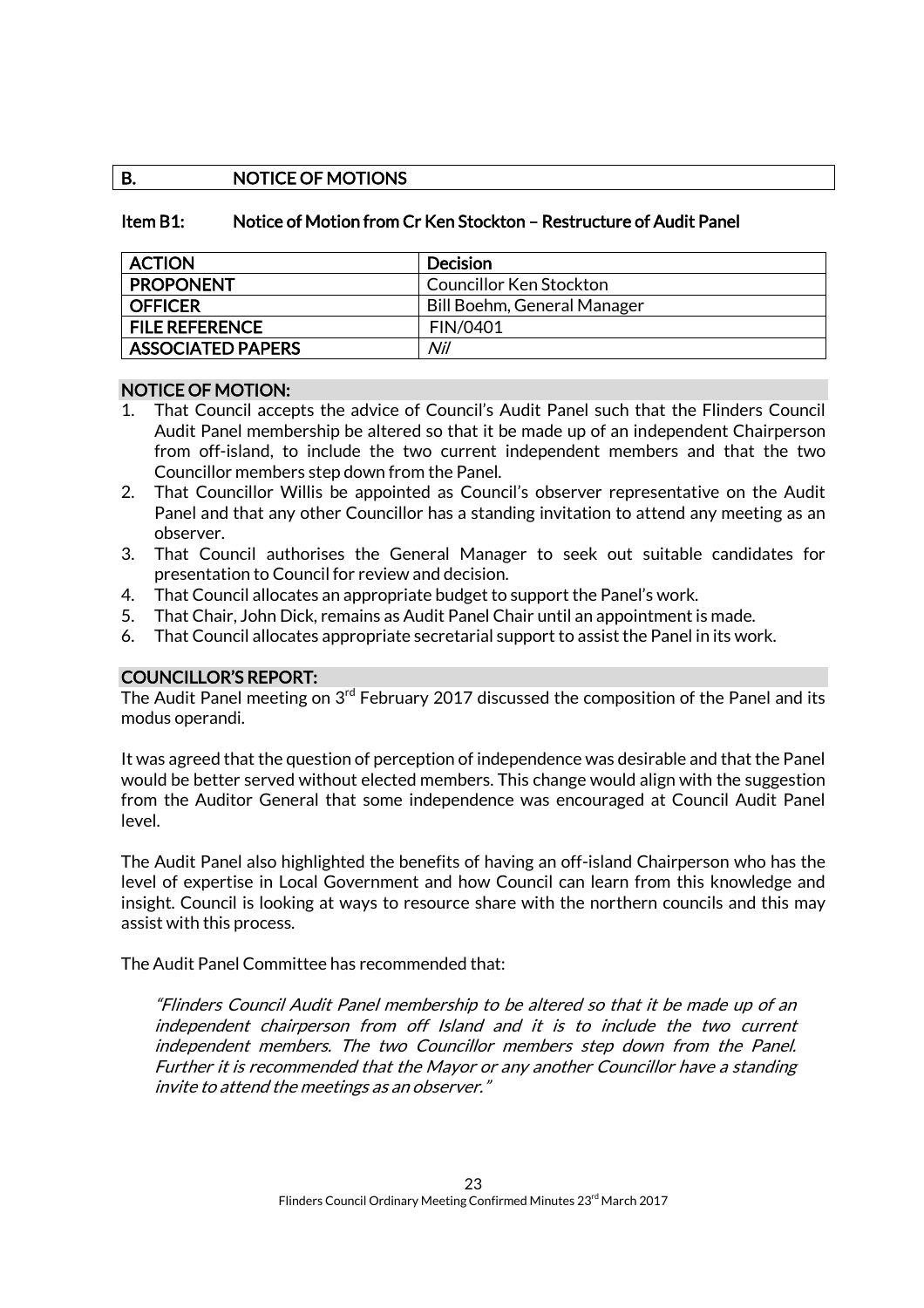The Notice of Motion as presented essentially accepts and puts into effect the Audit Committee's recommendation and also addresses the Council delegate nomination going forward as well as any transitional arrangements.

### PREVIOUS COUNCIL CONSIDERATION:

This is essentially the first review of the operation of the Audit Panel since its inception.

### OFFICER'S REPORT:

The notice of motion as presented puts into effect the recommendations of Council's Audit Panel and is a positive move to continually improve the Council's financial and governance performance. The benefits to Council by inclusion of an independent "off-island Chair" are potentially significant and again demonstrate that the Council is serious about obtaining quality advice concerning its performance. There may need to be some minor alterations to the Audit Panel's Terms of Reference, which for practical reasons needs to be also carried out in conjunction with the new independent Chair, once the appointment is finalised.

### STATUTORY REQUIREMENTS:

Local Government Act 1993 Local Government (Miscellaneous Amendments) Act 2013 Ministerial Order – Local Government (Audit Panels) 2014

### POLICY/STRATEGIC IMPLICATIONS:

4.0 Strategic, Efficient and Effective Organisation - Responding to risks and opportunities.

- 4.3 Ensure Council meets its statutory obligations and manages corporate and community risk.
	- 4.3.15 Flinders Council Audit Panel functions effectively and efficiently.
- 4.2 Support processes, accountability and project delivery through transparent reporting.
	- 4.2.1 Priorities, actions and achievements are planned and reported through an integrated governance and management framework.

### BUDGET AND FINANCIAL IMPLICATIONS:

Current Council budget of \$5,000 will need to be increased to \$15,000 in the new financial year. The increase is entirely justified as it will further enhance Council's creditability.

### RISK/LIABILITY:

The action will further reduce the potential of any perceived reputational damage.

#### VOTING REQUIREMENTS:

Simple Majority

### OFFICER'S RECOMMENDATION:

That the Notice of Motion be supported.

### DECISION:

50.03.2017 Moved: Cr K Stockton Seconded: Deputy Mayor M Cobham

1. That Council accepts the advice of Council's Audit Panel such that the Flinders Council Audit Panel membership be altered so that it be made up of an independent Chairperson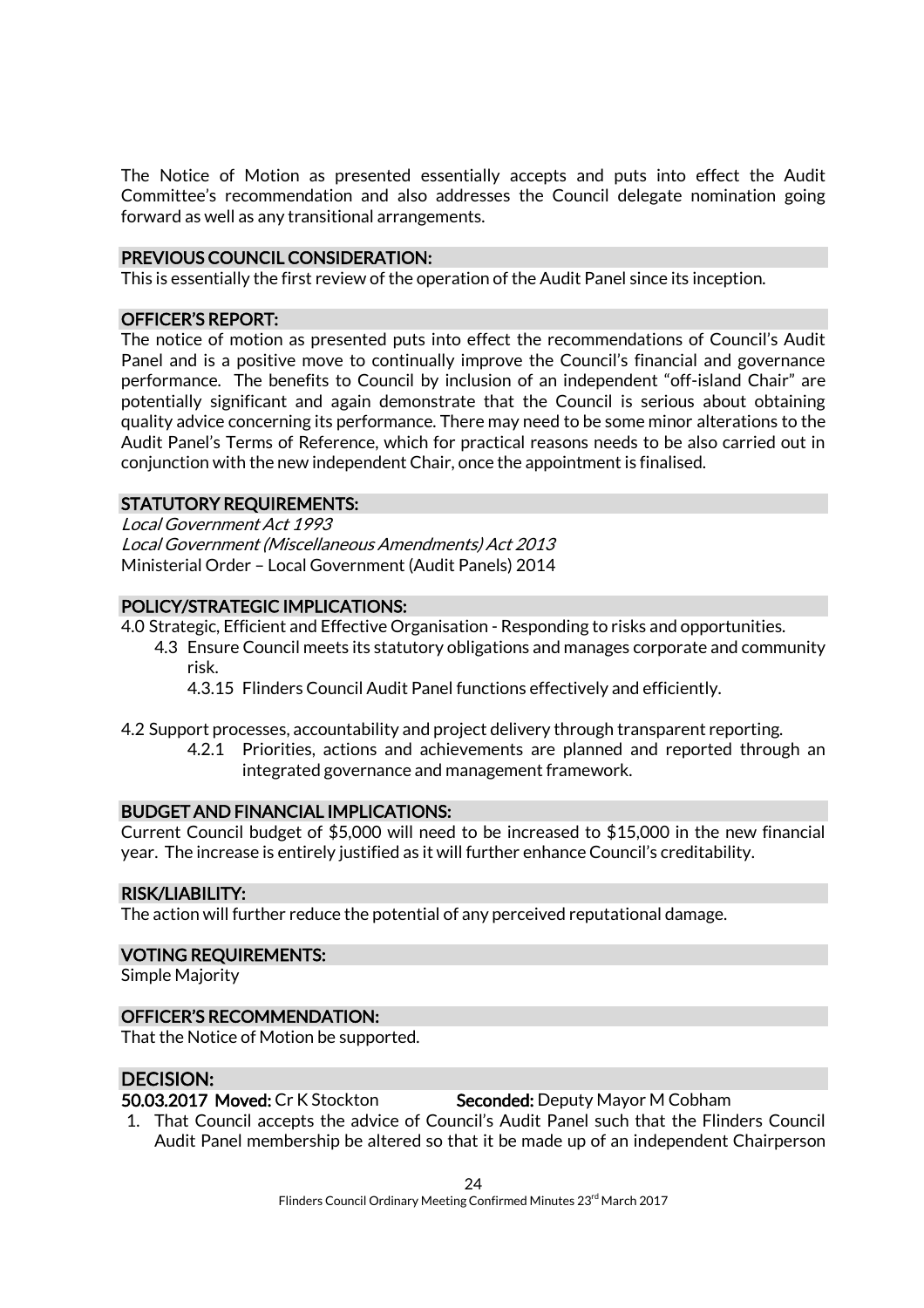from off-island, to include the two current independent members and that the two Councillor members step down from the Panel.

- 2. That Councillor Willis be appointed as Council's observer representative on the Audit Panel and that any other Councillor has a standing invitation to attend any meeting as an observer.
- 3. That Council authorises the General Manager to seek out suitable candidates for presentation to Council for review and decision.
- 4. That Council allocates an appropriate budget to support the Panel's work.
- 5. That Chair, John Dick, remains as Audit Panel Chair until an appointment is made.
- 6. That Council allocates appropriate secretarial support to assist the Panel in its work.

Mayor Carol Cox called a break in the meeting at 1.29pm and resumed the meeting at 1.33pm.

### AMENDMENT

### 51.03.2017 Moved: Cr G Willis Seconded: Cr P Rhodes

- 1. That Council accepts the advice of Council's Audit Panel such that the Flinders Council Audit Panel membership be altered so that it be made up of an independent Chairperson who may be from off-island, to include the two current independent members and that the two Councillor members step down from the Panel.
- 2. That any other Councillor except the Mayor has a standing invitation to attend any meeting as an observer.
- 3. That Council authorises the General Manager to seek out suitable candidates for presentation to Council for review and decision as a Chairperson.
- 4. That Council allocates an appropriate budget to support the Panel's work.
- 5. That the Council acknowledges the contribution to the Audit Panel that John Dick has made free and gratis and confirms that he remains as Audit Panel Chair until an appointment to the position of Chairperson is made at which time he will revert to an ordinary independent member of the Audit Panel.
- 6. That Council allocates appropriate secretarial support to assist the Panel in its work.

### CARRIED (5-1)

For: Mayor Carol Cox, Cr Chris Rhodes, Cr Peter Rhodes, Cr Ken Stockton and Cr Gerald Willis. Against: Deputy Mayor Marc Cobham

### SUBSTANTIVE

50.03.2017 Moved: Cr K Stockton Seconded: Deputy Mayor M Cobham

- 1. That Council accepts the advice of Council's Audit Panel such that the Flinders Council Audit Panel membership be altered so that it be made up of an independent Chairperson who may be from off-island, to include the two current independent members and that the two Councillor members step down from the Panel.
- 2. That any other Councillor except the Mayor has a standing invitation to attend any meeting as an observer.
- 3. That Council authorises the General Manager to seek out suitable candidates for presentation to Council for review and decision as a Chairperson.
- 4. That Council allocates an appropriate budget to support the Panel's work.
- 5. That the Council acknowledges the contribution to the Audit Panel that John Dick has made free and gratis and confirms that he remains as Audit Panel Chair until an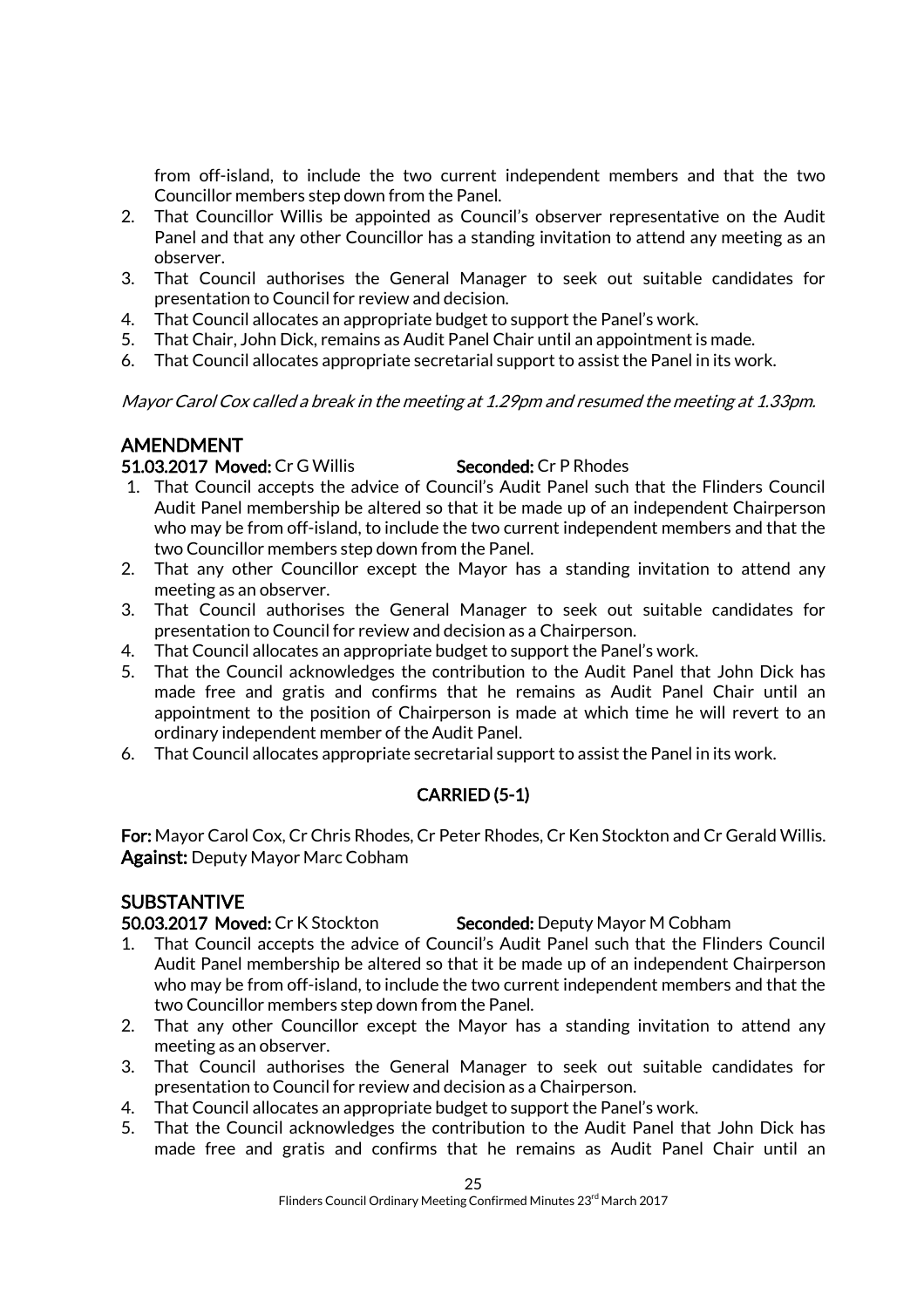appointment to the position of Chairperson is made at which time he will revert to an ordinary independent member of the Audit Panel.

6. That Council allocates appropriate secretarial support to assist the Panel in its work.

### CARRIED (5-1)

For: Mayor Carol Cox, Cr Chris Rhodes, Cr Peter Rhodes, Cr Ken Stockton and Cr Gerald Willis. Against: Deputy Mayor Marc Cobham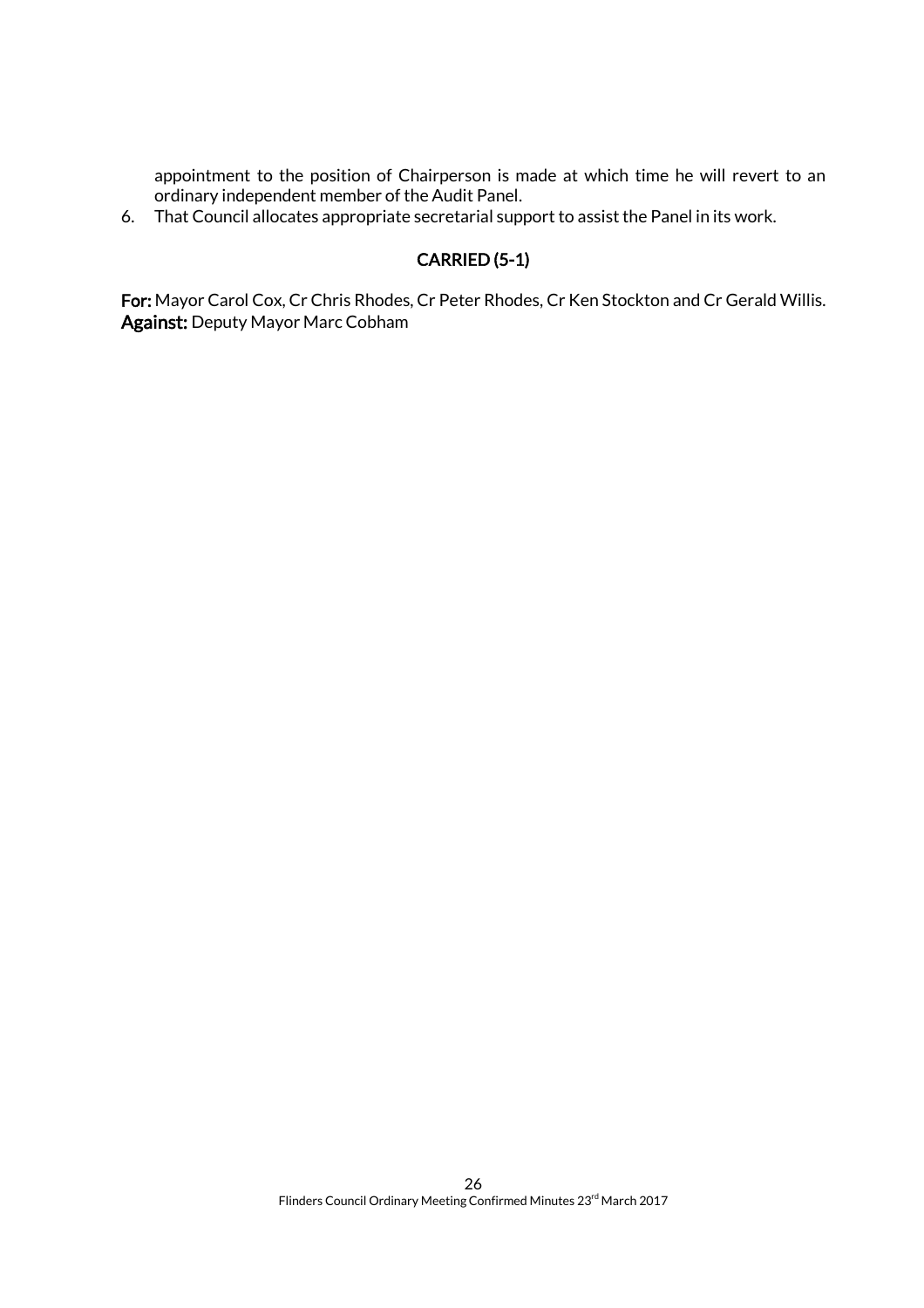### C. CORPORATE SERVICES

### Item C1: Half Yearly 2016-17 Budget Review

| <b>ACTION</b>            | <b>Decision</b>                              |
|--------------------------|----------------------------------------------|
| <b>PROPONENT</b>         | Council Officer                              |
| <b>OFFICER</b>           | Sophie Pitchford, Corporate Services Manager |
| <b>FILE REFERENCE</b>    | <b>FIN/0701</b>                              |
| <b>ASSOCIATED PAPERS</b> | Annexure 5: 2016-17 Budget Review            |

### INTRODUCTION:

The half yearly budget estimates were reviewed at  $31<sup>st</sup>$  December 2016 and are now presented to full Council. This enables a revision of Council's overall financial performance to date as well as an opportunity for budget items to be amended if necessary.

### PREVIOUS COUNCIL CONSIDERATION:

Council adopted the 2016-17 Budget on  $14<sup>th</sup>$  July 2016 Councillor Workshop 9<sup>th</sup> March 2017

### OFFICER'S REPORT:

Budget items have been revised to reflect actual income or expenditure which Council is expected to incur for the remainder of the financial year. Other items of expenditure or capital works previously approved by Council during the first half of 2016-17 have also been included.

Council does have limited cash and reserve funds that have not been transferred within this revised budget to offset any increase in expenditure and this should be considered when approving a budget variation. The proposed variation will still record an estimated deficit balance at year end.

### STATUTORY REQUIREMENTS:

Local Government Act 1993

### POLICY/STRATEGIC IMPLICATIONS:

- 4.0 Strategic, Efficient and Effective Organisation Responding to risks and opportunities.
	- 4.3 Ensure Council meets its statutory obligations and manages corporate and community risk.

4.3.12 Annual budget estimates and reviews.

#### BUDGET & FINANCIAL IMPLICATIONS:

Annual Plan – all areas

### RISK/LIABILITY:

No foreseen risks or legal obligations identified as a result of this Budget Review.

#### VOTING REQUIREMENTS: Absolute Majority OFFICER'S RECOMMENDATION: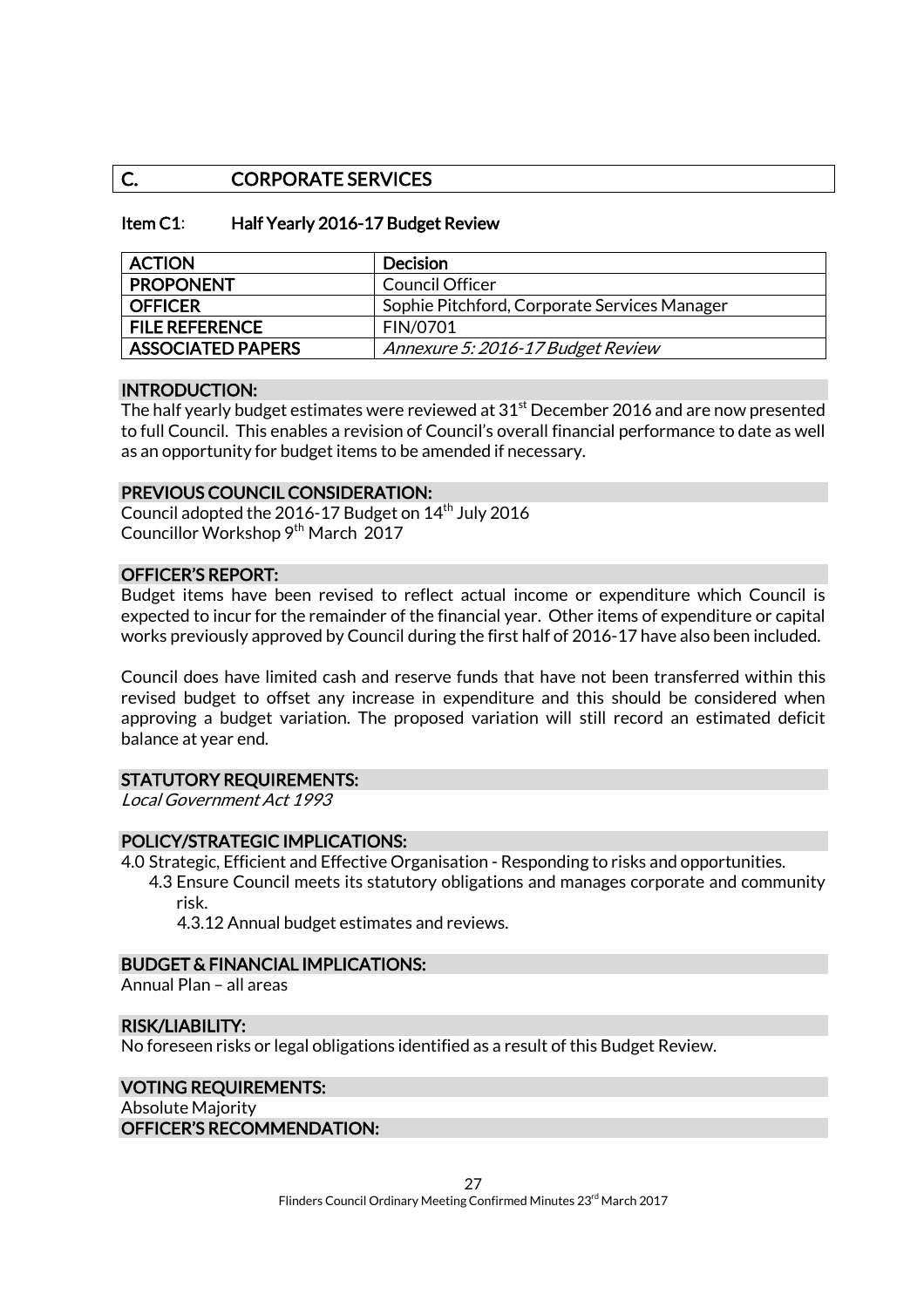That Council adopts the half yearly 2016-17 Budget Review at  $31<sup>st</sup>$  December 2016 as the Budget for 2016-17.

### DECISION:

52.03.2017 Moved: Cr G Willis Seconded: Cr K Stockton

That Council adopts the half yearly 2016-17 Budget Review at  $31<sup>st</sup>$  December 2016 as the Budget for 2016-17.

### CARRIED UNANIMOUSLY (6-0)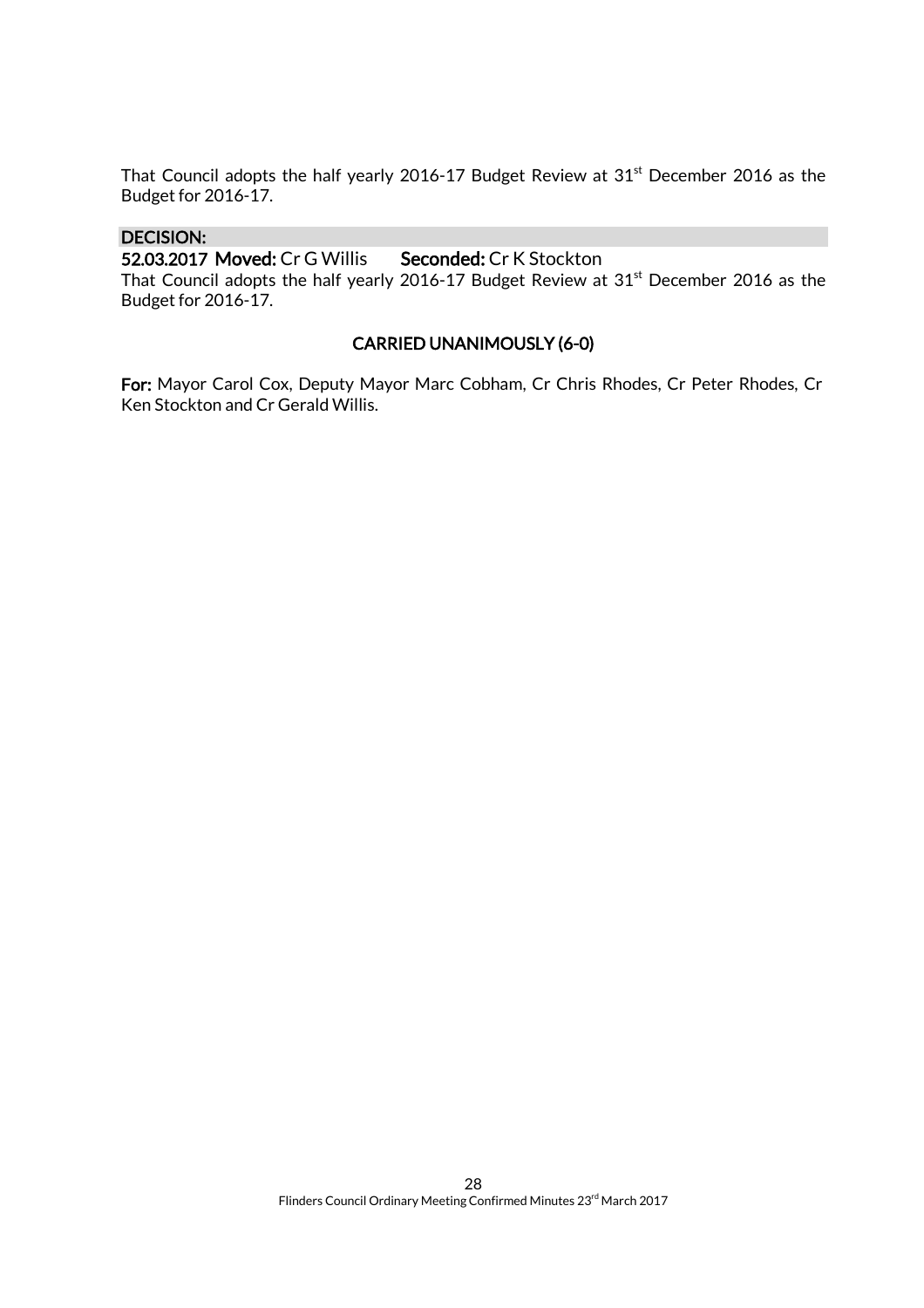### D. GOVERNANCE

### Item D1: Councillor Resolution Report

| <b>ACTION</b>            | Information                                         |
|--------------------------|-----------------------------------------------------|
| <b>PROPONENT</b>         | Council Officer                                     |
| <b>OFFICER</b>           | Bill Boehm, General Manager                         |
| <b>FILE REFERENCE</b>    | COU/0600                                            |
| <b>ASSOCIATED PAPERS</b> | Annexure 6: Councillor Resolution Report March 2017 |

#### INTRODUCTION:

This report identifies the actions taken and actual costs associated with implementing resolutions passed by elected members up to March 2017.

#### PREVIOUS COUNCIL CONSIDERATION:

The report is presented on a monthly basis.

#### OFFICER'S REPORT:

Please read Annexure 6 – Councillor Resolution Report March 2017.

#### VOTING REQUIREMENTS:

Simple Majority

### OFFICER'S RECOMMENDATION:

That the Councillor Resolution Report March 2017 be noted.

### DECISION:

53.03.2017 Moved: Deputy Mayor M Cobham Seconded: Cr K Stockton That the Councillor Resolution Report March 2017 be noted.

### CARRIED UNANIMOUSLY (6-0)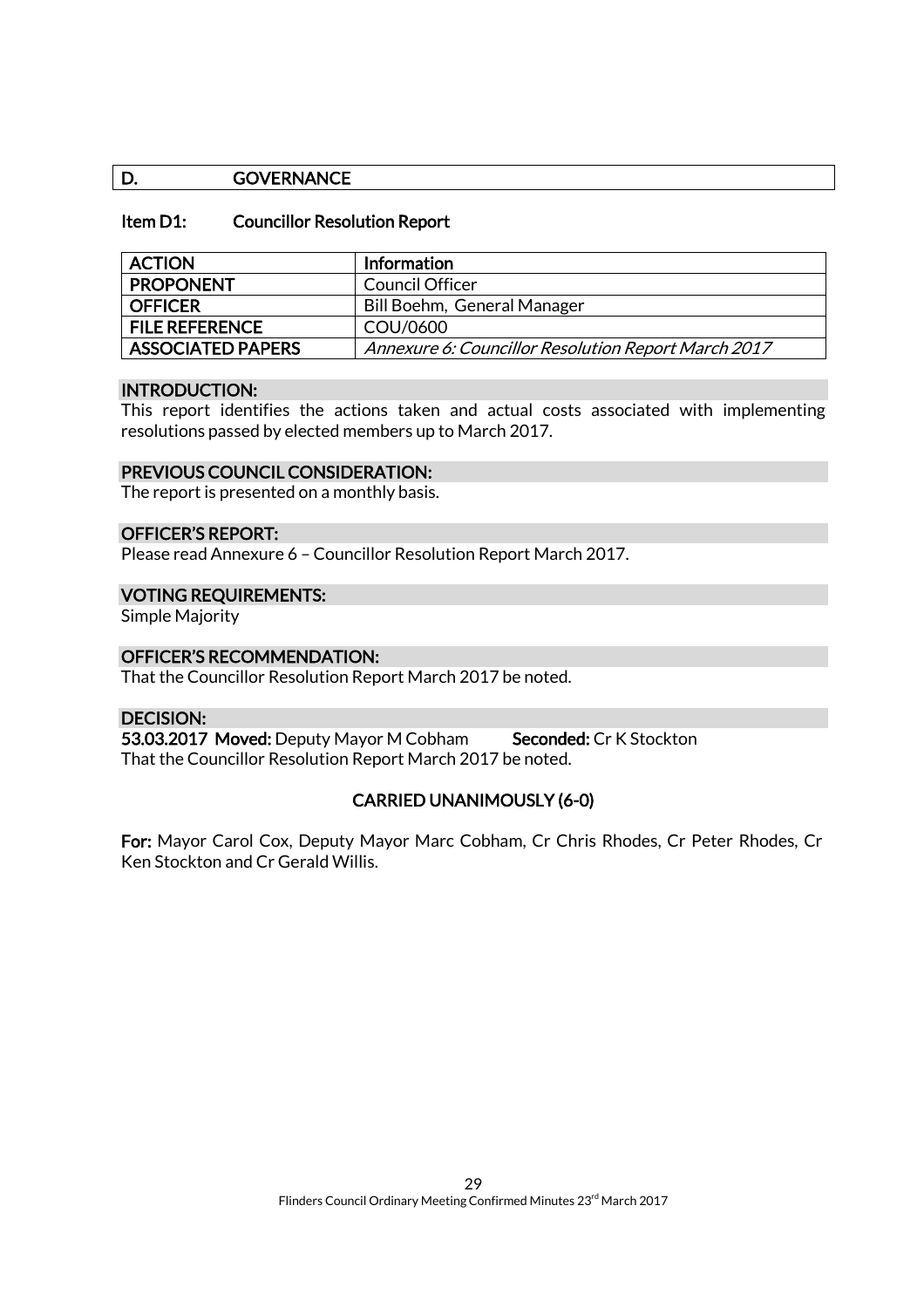### Item D2: Badger Corner Boat Ramp

| <b>ACTION</b>            | <b>Decision</b>             |
|--------------------------|-----------------------------|
| <b>PROPONENT</b>         | Council Officer             |
| <b>OFFICER</b>           | Bill Boehm, General Manager |
| <b>FILE REFERENCE</b>    | ASM/0100                    |
| <b>ASSOCIATED PAPERS</b> | Nil                         |

### INTRODUCTION:

The finalisation of a series reports on the matter of the potential construction of a Boat Ramp to upgrade the existing community constructed facility at Badger Corner.

### PREVIOUS COUNCIL CONSIDERATION:

Motion 319.12.2016

- 1. That Council actively pursue acquiring a Crown land lease over the relevant section of land that will allow legal public access of the area that historically has been known as Badger Corner boat ramp.
- 2. That Council consults with a community "user group" at a one-off on-site meeting to be held no later than early February 2017.
- 3. That Council, via the relevant application process, actively pursues a co-funded grant via Marine and Safety Tasmania's(MAST) recreational boating fund prior to 31st March 2017 if possible.
- 4. That two infrastructure options (basic and enhanced) be costed to inform Council of the commitment of the capital funding required and to enable Council to provide confirmation to MAST, in the form of a motion, that it will provide the balance of the capital funding required should Council consider the cost appropriate.

Moved: Deputy Mayor M Cobham Seconded: Cr P Rhodes

### CARRIED UNANIMOUSLY (6-0)

For: Mayor Carol Cox, Deputy Mayor Marc Cobham, Cr Chris Rhodes, Cr Peter Rhodes, Cr Ken Stockton and Cr Gerald Willis.

### OFFICER'S REPORT:

The matter of the potential construction of a boat ramp at Badger Corner is the subject of previous Council consideration, a part of which involved a community user meeting on site. This meeting was held on the  $20<sup>th</sup>$  February 2017 with good community representation. The Mayor and several Councillors were in attendance along with the General Manager and Council's Works and Services Manager.

At the meeting the problems and desires of those users present concerning an upgrade to the boat ramp was discussed. There was a very good open discussion and acknowledgement that the existing concrete ramp, which was put in by locals a number of years ago, was functional, although a slight extension would be preferable, but what was really needed was a pedestrian access ramp / pontoon as the main priority with an overlay to the current ramp of lesser order. There are also a considerable amount of rocks in the area which create an issue with respect to accessibility therefore the pontoon arrangement requires a right angle bend to facilitate the tying up of boats.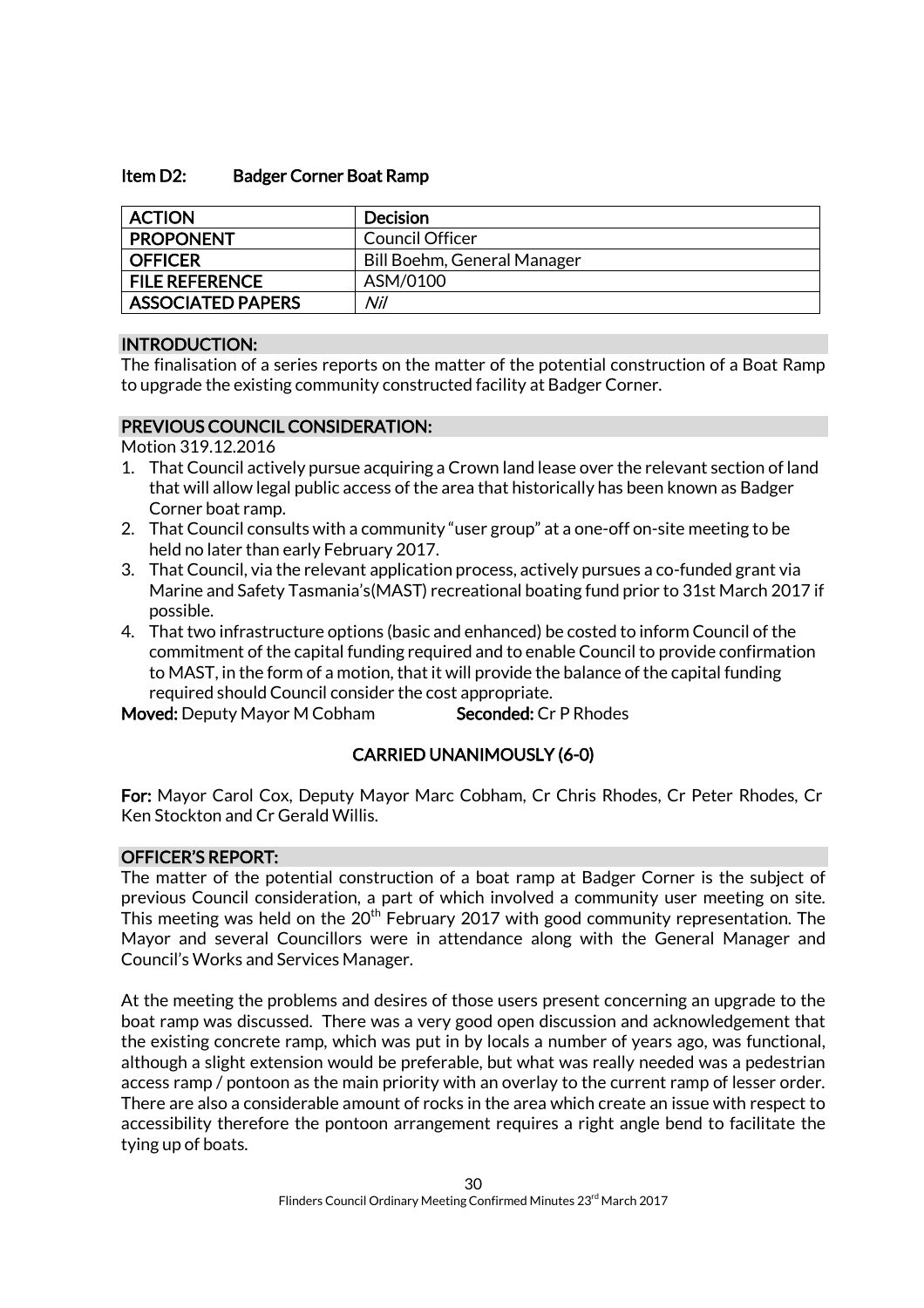At the community meeting it was also advised that the ramp was widely used by the Community but also by Police and mutton birders. The land on which the boat ramp is built is crown land but is able to be legally transferred to Council upon an application.

Preliminary survey / levels have been undertaken but no detailed design. Given the amount of rock present and potential wave action for the pontoon arrangement desired by locals, it was recommended that this element (detailed design) be included in the overall project with a view that a floating and ridged option be explored with a final decision depending on the outcomes of detailed investigation.

Council's previous motion called for costings for a basic and enhanced alternative. At this stage there has been no detailed designs and there is no time to undertake detailed investigations prior to the  $31<sup>st</sup>$  March 2017 close off date for Marine and Safety Tasmania's (MAST) recreational boating fund applications so only estimates based on previous installations can be provided.

Although not clearly defined what each actually consists of, it has been assumed that the following two alternatives would apply.

| Option       |                                                                                                                                                                                                                                   | Est. Cost |
|--------------|-----------------------------------------------------------------------------------------------------------------------------------------------------------------------------------------------------------------------------------|-----------|
| <b>Basic</b> | Regrade and surface existing track entrance. Construct<br>floating or ridged walkway with small 4-5m right angle<br>section.                                                                                                      | \$95,000  |
| Enhanced     | Regrade and surface existing track entrance. Construct<br>floating or ridged walkway with small 4-5m right angle<br>section. Extend existing concrete approximately 5m and<br>place concrete overlay onto existing concrete ramp. | \$112,000 |

I understand that in order to maximise chances of a successful application an amount in the vicinity of a 50:50 split is usually applied for with this type of project. Council may wish to nominate a fixed amount given the lack of a detailed design.

#### STATUTORY REQUIREMENT:

Not applicable. Discretionary as existing ramp is not Council's responsibility.

#### POLICY/STRATEGIC IMPLICATIONS:

- 2.1 Plan, deliver and operate community infrastructure to provide levels of service that align with community needs and demand.
	- 2.1.1 Recreational and community facilities upgraded as recommended by the Recreational and Community Facilities Assessment and Infrastructure Plan
	- 2.1.5 Crown owned land is obtained for Council / Community need.
- 3.1 Maintain or better the sea access to the islands.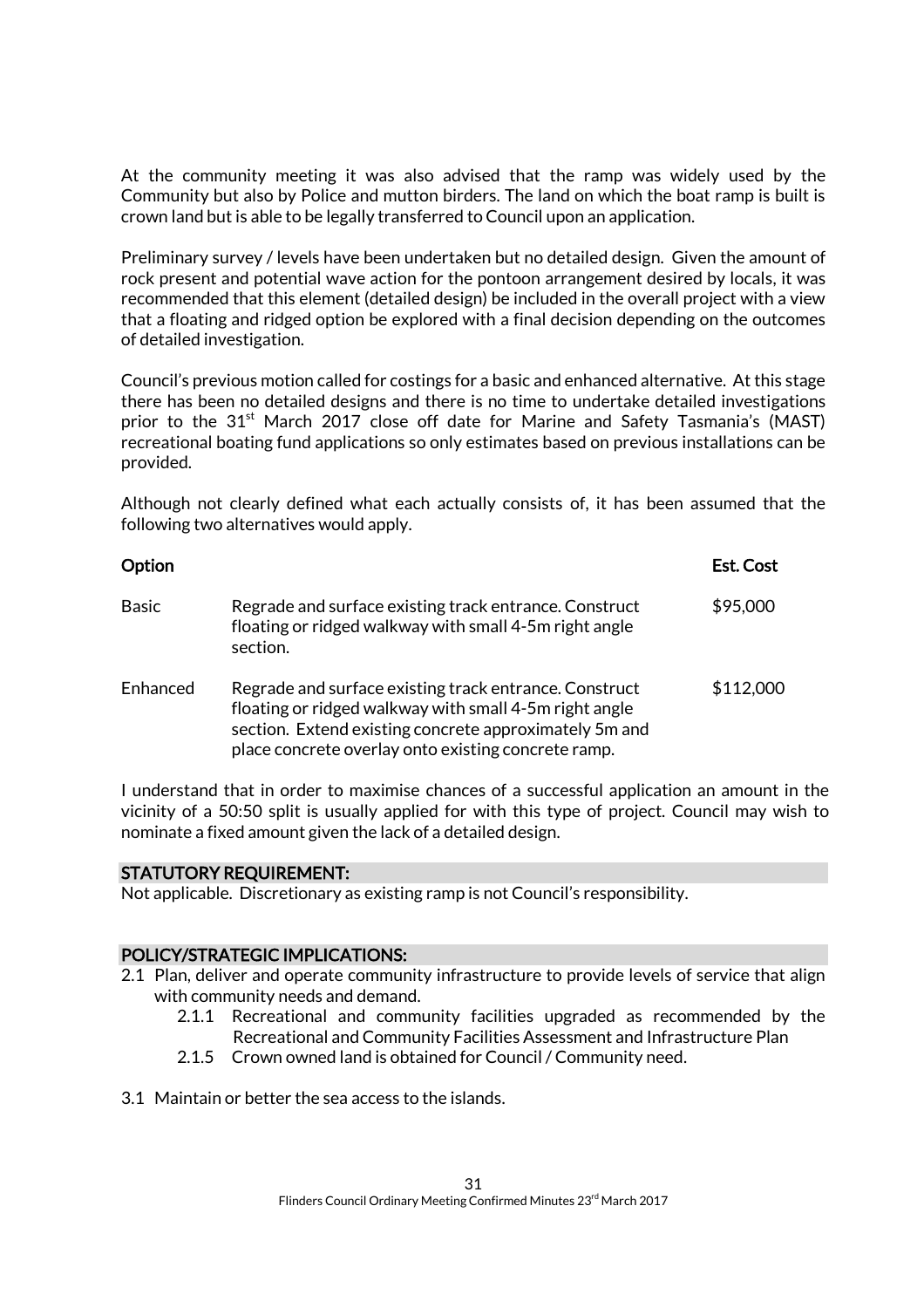### BUDGET AND FINANCIAL IMPLICATIONS:

If successfully funded this project would be included in Council's 2017/18 budget. The estimated costs have some variability built in as neither option has been subject to any detailed design. The project once completed would be included in Council's asset base and incur some, but not likely significant, annual maintenance and depreciation.

### RISK/LIABILITY:

Currently no risk apart from reputation as the ramp is not Council's responsibility. If constructed there would be a slight increase but still considered low.

### VOTING REQUIREMENTS:

Simple Majority

### OFFICER'S RECOMMENDATION:

That Council resolves to proceed with an application for MAST funding on the basis of the basic option as identified; namely regrade and surface existing track entrance and construct floating or ridged walkway with small 4-5m right angle section.

### DECISION:

54.03.2017 Moved: Deputy Mayor M Cobham Seconded: Cr P Rhodes

That Council resolves to proceed with an application for Marine and Safety Tasmania (MAST) funding on the desired basic option as identified; namely regrade and surface existing track entrance and construct floating or ridged walkway with small 4-5m right angle section and that MAST supply and fund an engineer to compile a report on a most appropriate infrastructure for the site and that Council contributes a maximum of \$45,000 towards the completion of the project on a dollar for dollar basis.

### CARRIED UNANIMOUSLY (6-0)

For: Mayor Carol Cox, Deputy Mayor Marc Cobham, Cr Chris Rhodes, Cr Peter Rhodes, Cr Ken Stockton and Cr Gerald Willis.

Mayor Carol Cox called a break in the meeting at 2.17pm and resumed the meeting at 2.23pm.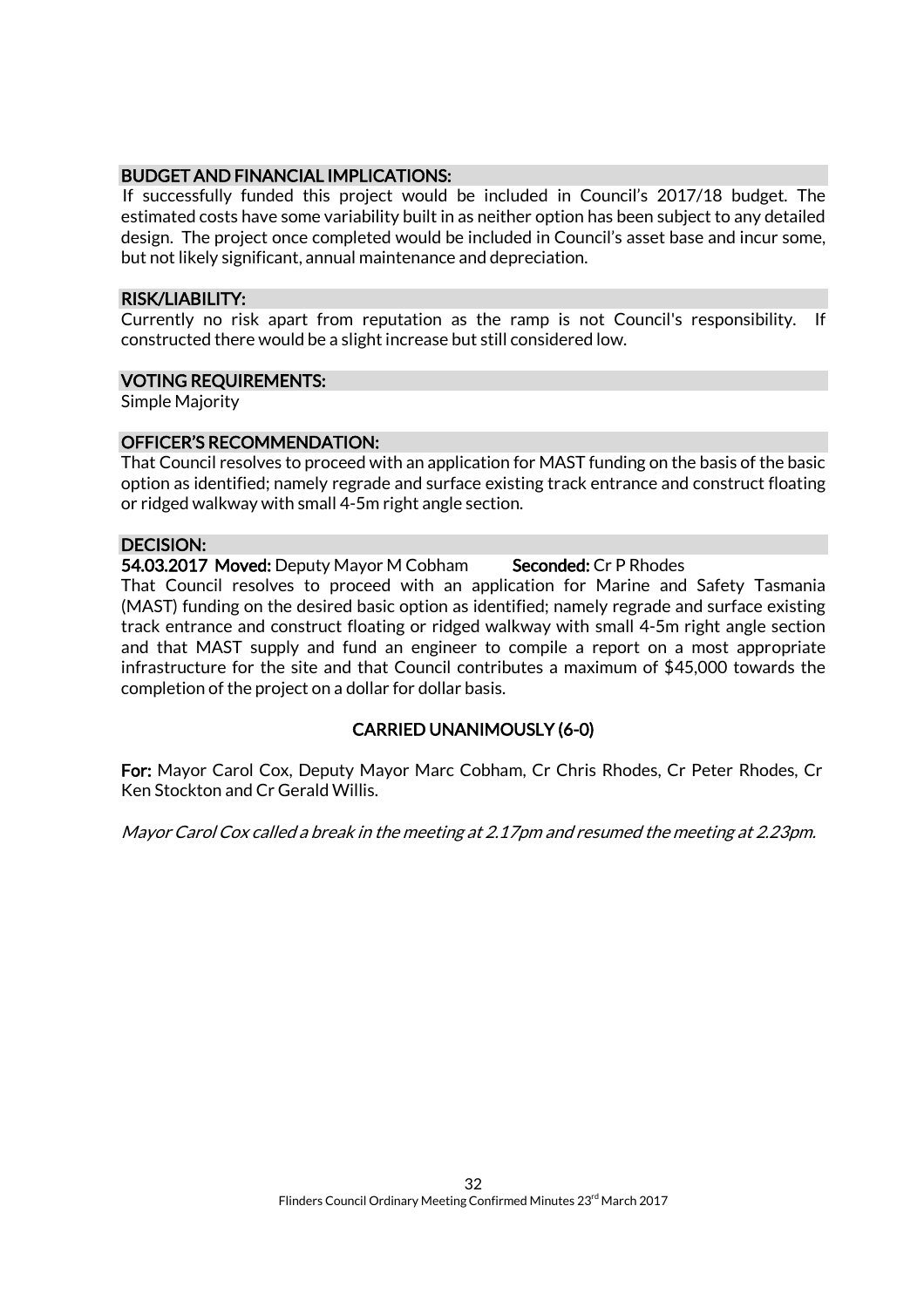### E. CLOSED COUNCIL

### Item E1: LATE AGENDA ITEMS - Closed Council Items

| <b>ACTION</b>            | <b>Decision</b>                       |
|--------------------------|---------------------------------------|
| <b>PROPONENT</b>         | Council Officer                       |
| <b>OFFICER</b>           | Bill Boehm, General Manager           |
| <b>FILE REFERENCE</b>    | WOR/0601, WAT/0102                    |
| <b>ASSOCIATED PAPERS</b> | Annexures 7 - 9: Elected Members Only |

### PREVIOUS COUNCIL CONSIDERATION:

15th December 2016 Closed Council 332.12.2016

### REASON FOR CLOSED COUNCIL:

Item E1 - Land Purchase is CONFIDENTIAL in accordance with Section 15(2) (f) of the Local Government (Meeting Procedures) Regulations 2015.

Item E2 - General Manager's Probation Period Review is **CONFIDENTIAL** in accordance with Section 15(2) (a) of the Local Government (Meeting Procedures) Regulations 2015.

### VOTING REQUIREMENTS

Absolute Majority

### OFFICER'S RECOMMENDATION:

That Council move into Closed Council.

#### DECISION:

55.03.2017 Moved: Cr G Willis Seconded: Cr K Stockton That Council move into Closed Council.

### CARRIED UNANIMOUSLY (6-0)

For: Mayor Carol Cox, Deputy Mayor Marc Cobham, Cr Chris Rhodes, Cr Peter Rhodes, Cr Ken Stockton and Cr Gerald Willis.

Council moved into Closed Session at 2.23pm.

Council moved out of Closed Session at 3.34pm.

## CONFIDENTIALITY REQUIREMENT:

62.03.2017 Moved: Seconded:

That the discussions held and motions passed in Closed Council remain confidential except for Item E2 as follows:

### 58.03.2017 Moved: Mayor C Cox Seconded: Cr K Stockton

That Council: